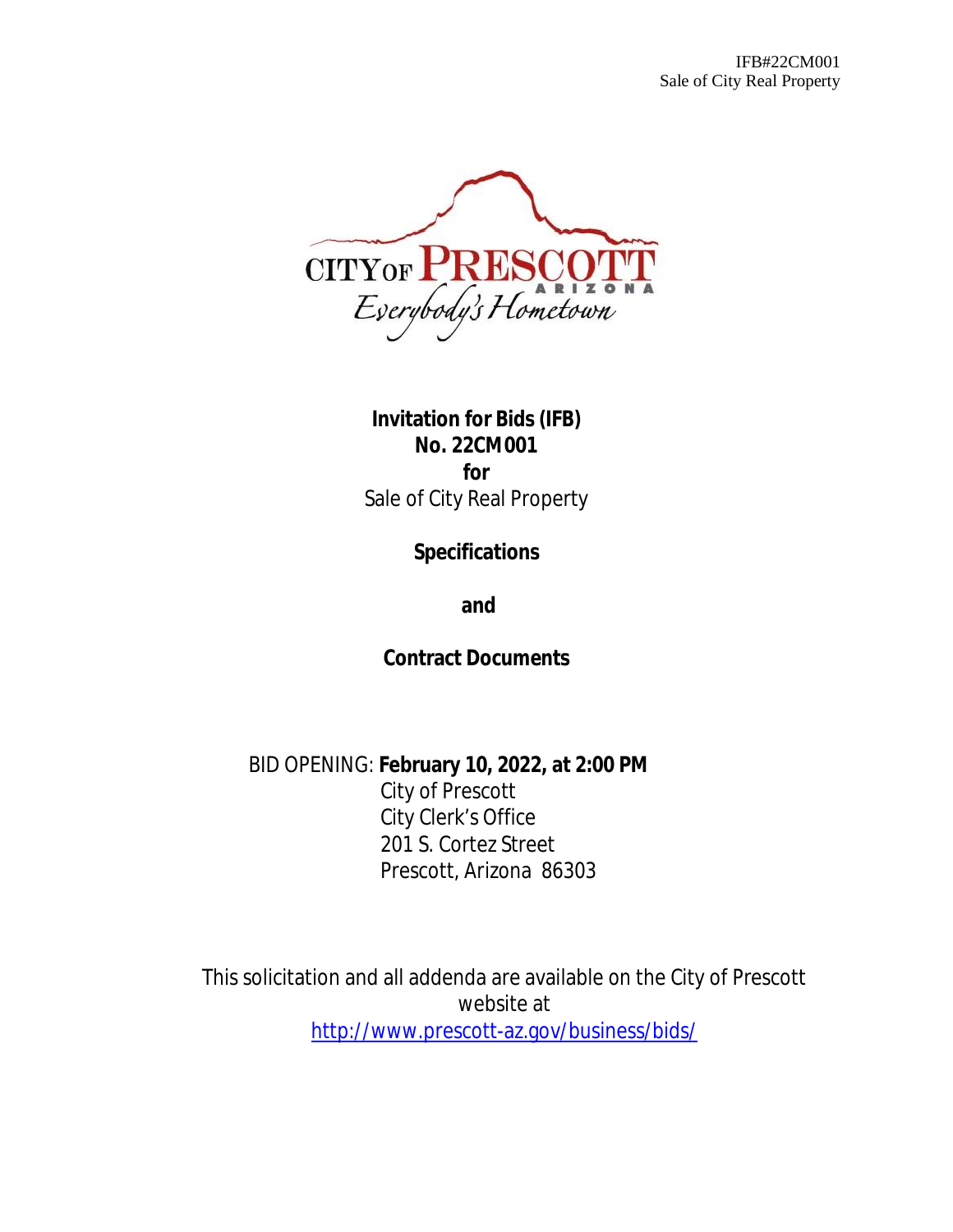# **Notice Inviting Bids**

# **Sale of City Real Property located at 215 & 223 N. McCormick Street**

DESCRIPTION: The property is located at 215 & 223 N. McCormick Street in downtown Prescott. The combined property is .46 acres. There are two buildings located on the property. The larger building on parcel number 113-15-010 is approximately 6,360 square feet and was constructed in 1986. The smaller building on parcel number 113-15-008 is approximately 734 square feet and was constructed in 1955.

OPTIONAL PRE-BID SITE VISIT: January 31, 2022 at 2:00 pm, 215 N. McCormick Street Prescott, AZ 86301.

BID OPENING: Thursday, February 10, 2022 at 2:00pm City Council Chambers 201 S. Cortez Street, Prescott, Arizona 86303

In accordance with local and State law, sealed bids will be received by the Office of the City Clerk at 201 S. Cortez Street, Prescott, Arizona 86303, until 2:00pm on the date specified above, for the services specified herein. Bids will be opened and read aloud at the above noted date, time and location. Any bid received at or after 2:00pm on the referenced date will be returned unopened.

The City of Prescott reserves the right to accept or reject any or all bids, and/or some or all of the alternates bid, and waive any informality deemed in the best interest of the City and to reject the bids of any persons who have been delinquent or unfaithful in any contract with the City.

Copies of the Plans, Project Specifications and Contract Documents are available for inspection at the Public Works Department, or may be obtained free of charge on the City's website at [http://www.prescott-az.gov/business-development/purchasing/bid-listings/.](http://www.prescott-az.gov/business-development/purchasing/bid-listings/)

PUBLISH: January 16, 23, 30, 2022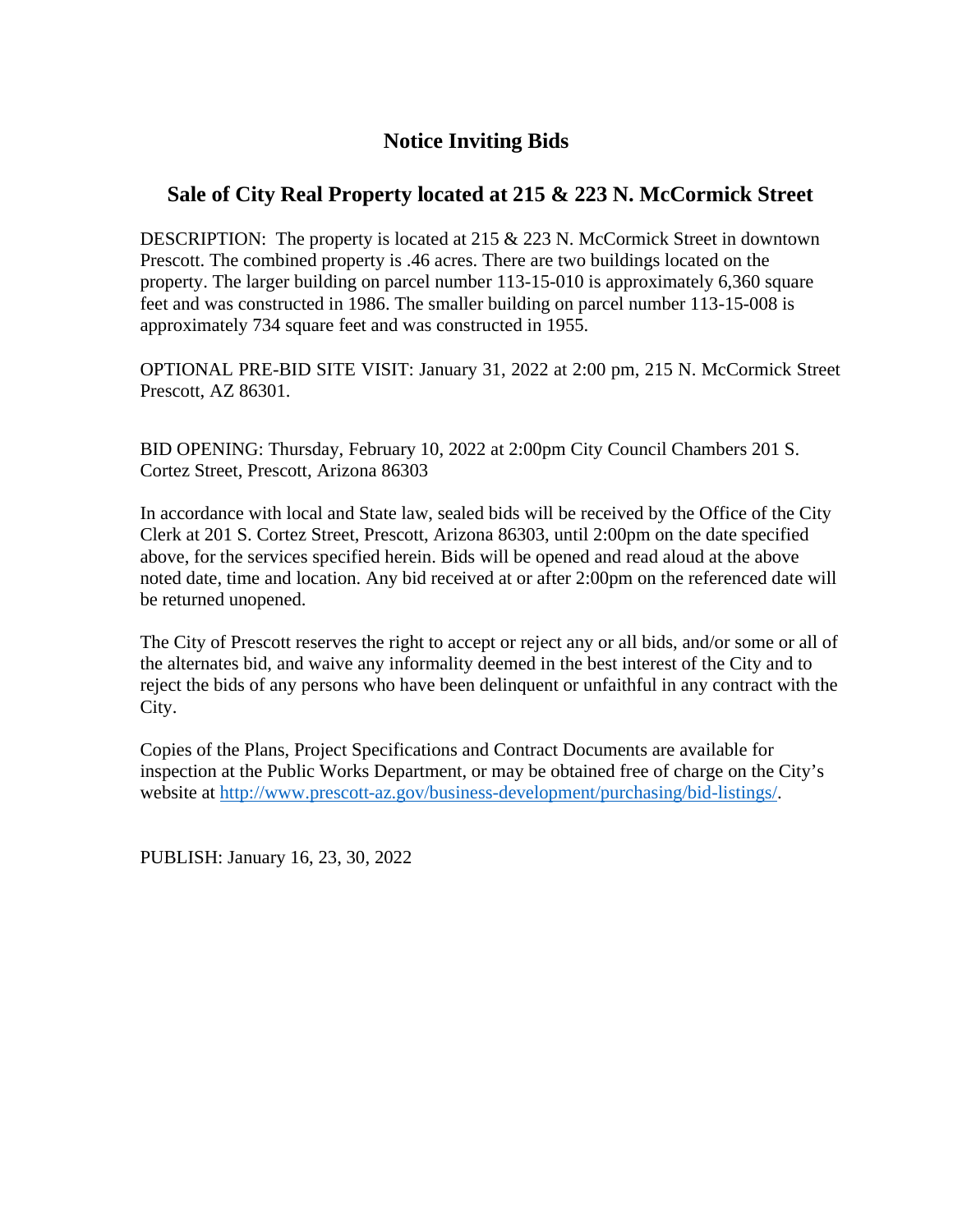# **TABLE OF CONTENTS**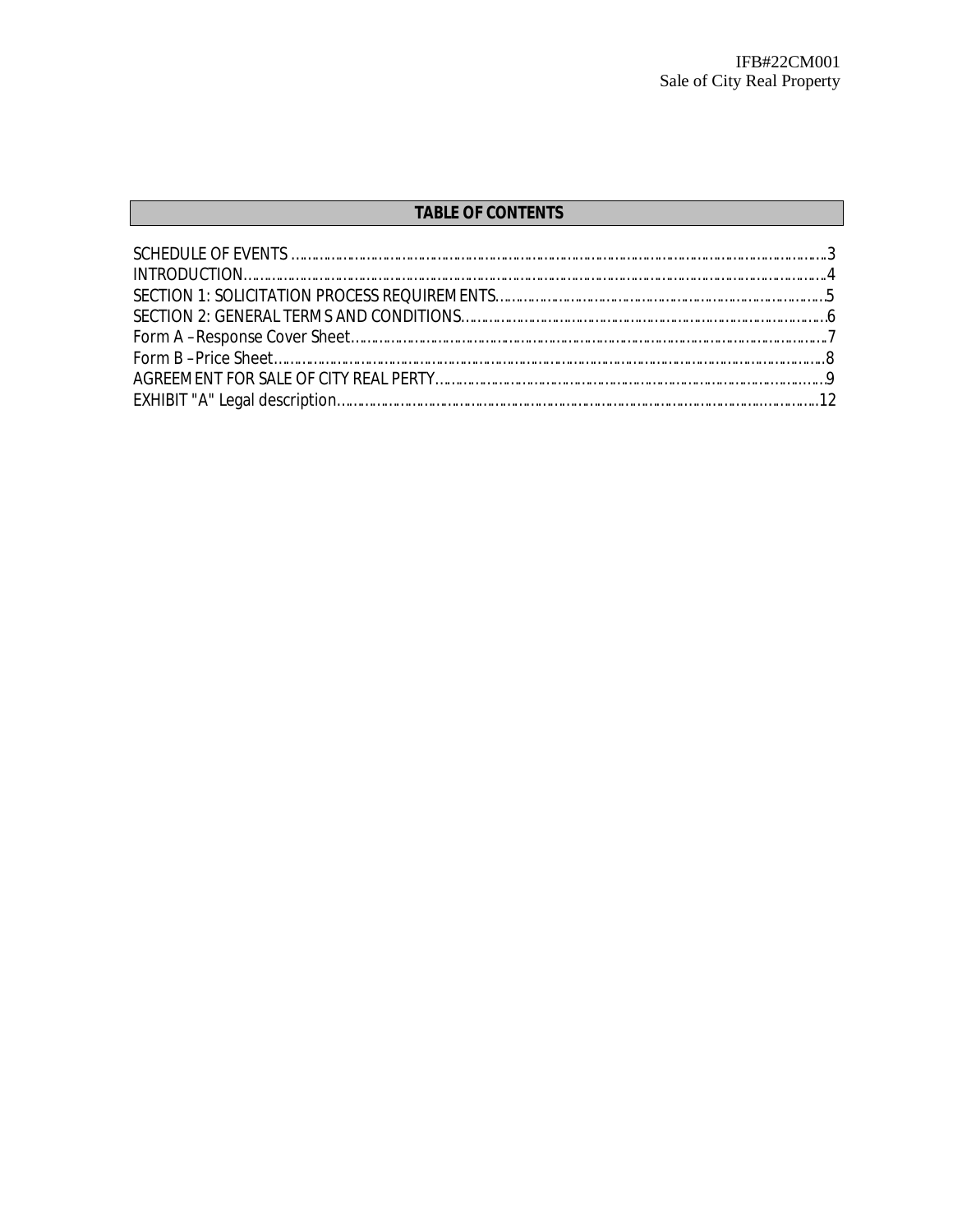# **SCHEDULE OF EVENTS**

**Public Notice Provided** January 16, 23, 30 2022

**Bid Due** Thursday, February 10, 2022 on or before 2:00 pm (AZ Time) City Clerk's Office 201 S. Cortez Street Prescott, AZ 86303

**Bid Opening** Thursday, February 10, 2022 at 2:00 pm (AZ Time) City of Prescott City Clerk's Office Council Chambers 201 S. Cortez Street Prescott, AZ 86303

**Optional Property Site Visit** Monday, January 31, 2022 at 2:00pm (AZ Time) 215 N. McCormick Street Prescott, AZ 86301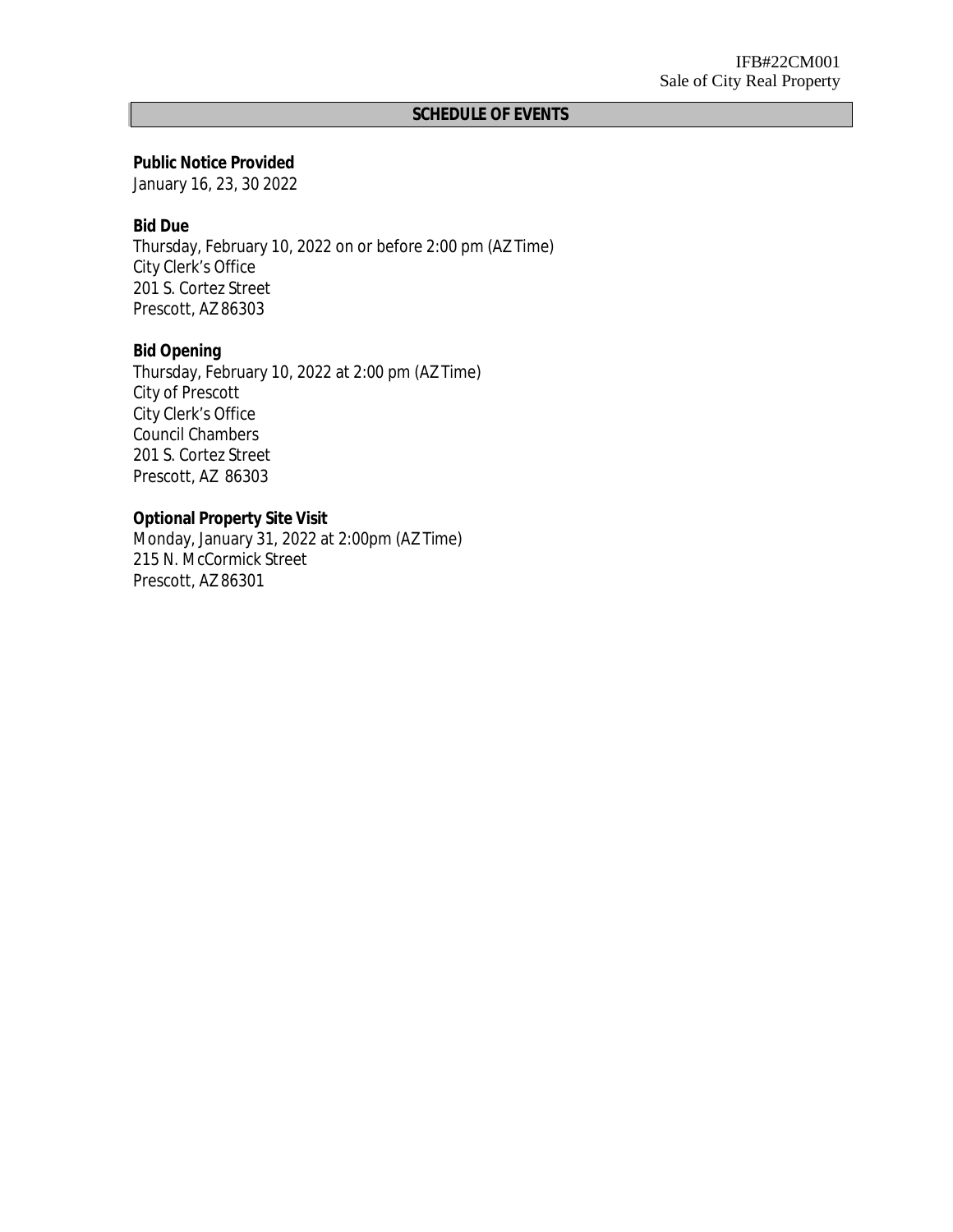### **Section 1: INTRODUCTION**

The City of Prescott, is seeking bids from interested parties to purchase a portion of the City real property APN#s 113-15-010 and 113-15-008, described in Exhibit "A", located in Prescott, AZ. The sale of City Property per Exhibit "A" is being done in accordance with **City of Prescott Charter, Article VIII, Section 12** (Sale of City Property).

The City of Prescott shall not be held responsible for any oral instructions. Any changes to this Invitation for Bid will be in the form of a published amendment and posted on the website. The intent of the City is to sell the real property.

All questions regarding this Invitation for Bid must be submitted in writing via e-mail or fax to the Contract Specialist. Information regarding the submittal requirements of this IFB may be obtained through the contact person named herein or the entire bid package can be downloaded at the City of Prescott website at [http://www.prescott-az.gov/business/bids/.](http://www.prescott-az.gov/business/bids/)

**Carefully read all of the attached documents before offering to purchase:**

- Real Estate Purchase Contract
- Title Report and legal description

These parcels are being sold as is, where is, via a Quit Claim Deed. It is your responsibility to do all due diligence, prior to offering to purchase.

To be included in the Bid Packet:

- 1. Completed Real Estate Purchase Contract.
- 2. Provide satisfactory evidence of the availability of purchase funds.

# **SECTION 2: Solicitation Process Requirements**

2.1 **Communications with the City:**

All communications regarding this solicitation must be in writing via e-mail or fax to the Contract Specialist. Unless authorized, no other City official or employee is empowered to speak for the City with respect to this solicitation. Bidders are advised that the City shall not be bound by information, clarifications, or interpretations from other City officials or employees. Bidders are cautioned against contacting any City official or employee other than the Contract Specialist for this solicitation. Failure to observe this requirement may be grounds for rejection of Bidder's bid. The City's Contract Specialist for this solicitation is:

*Tyler Goodman City of Prescott, Deputy City Manager* Phone: 928-777-1340 E-mail: tyler.goodman@prescott-az.gov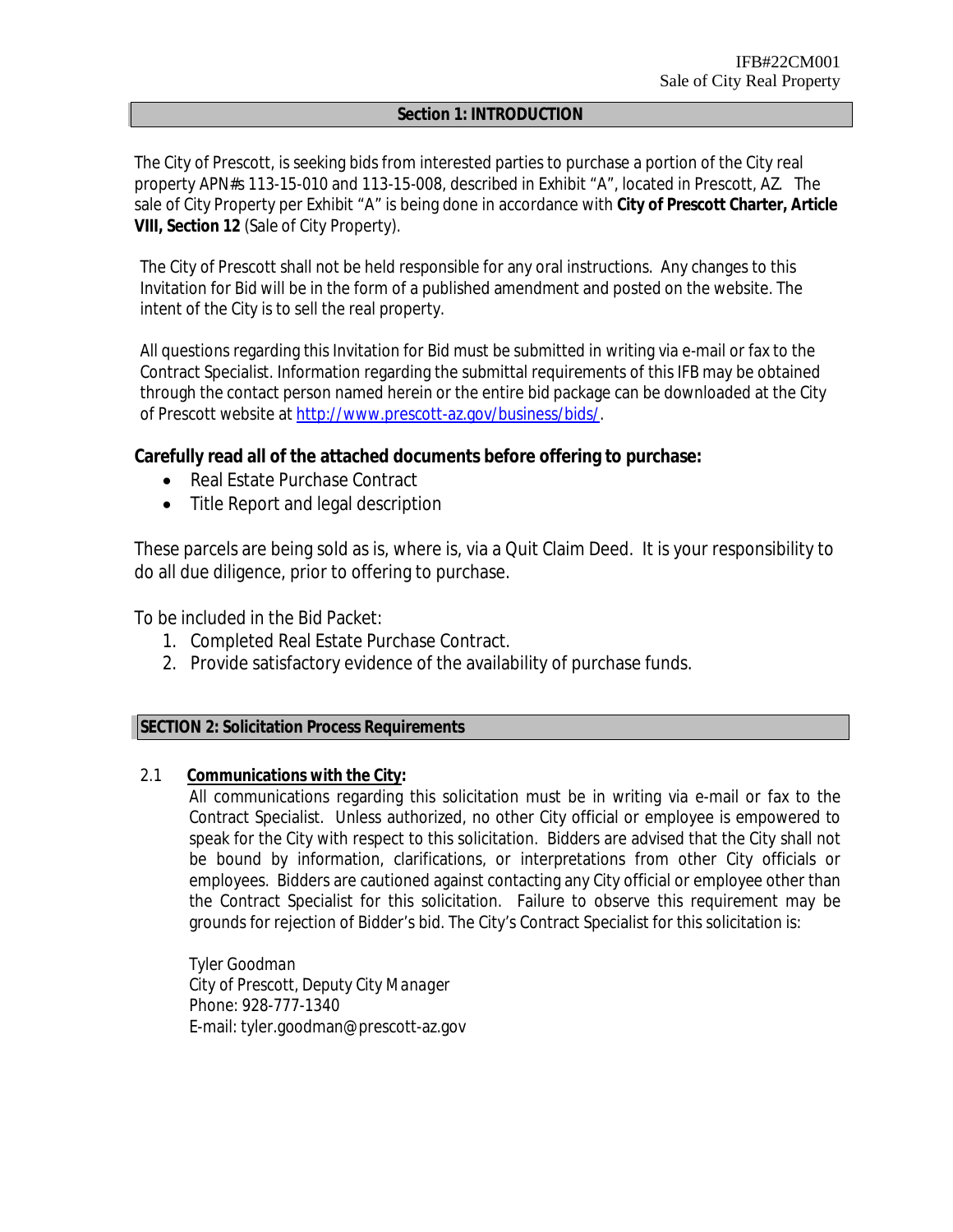# 2.2 **Delivery of Bids:**

Sealed bids must be received at the office of the City Clerk no later than the date and time listed in the Schedule of Events. The bids will be opened and read publicly in the Council Chambers at that time.

The bid should be addressed to: City Clerk's Office City of Prescott 201 S. Cortez Street Prescott, AZ 86303

Bidder shall enclose bid (one (1) original and one (1) copy) in a sealed envelope. The envelope should be clearly marked "IFB No. 22CM001 Sale of City Real Property". The envelope should identify the Bidder's name, mailing address, and the time and date of opening. The City shall not consider late bids, e-mailed bids, telegraphic (fax) or telephone bids. Bidder is solely responsible for ensuring that bids are delivered on time. Delays caused by any delivery service, including the U.S. Postal Service, will not be grounds for an extension of the deadline for receipt of bids. Bids received after the deadline will not be considered and returned unopened.

# 2.3 **Rejection of Bids:**

The City reserves the right to reject any and all bids and to waive any immaterial defects and irregularities in bids.

(a) The City reserves the right to negotiate price with one or more bidders and to select the bid most advantageous to the City. The City also reserves the right to seek best and final bids from one or more bidders. The City may choose to negotiate or accept any offer based on price and may consider several other factors to determine which offer best meets the City's needs.

# 2.4 **Disposition of Bids:**

All materials submitted in response to the solicitation, including samples, shall become the property of the City upon delivery to the City.

# 2.5 **Incorporation of Solicitation and Response in Agreement:**

This solicitation, including all attachments and addenda, and all promises, warranties, commitments and representations in the successful bid shall be binding and shall become obligations of the agreement.

# 2.6 **Protests:**

Any protest or notice that a bid is non-responsive must be filed by 4:00 p.m. up to ten (10) days after award. All such protests shall be in writing, contain a complete statement of the grounds for protest, and shall be filed with the Contract Specialist via e-mail. Protesting parties must demonstrate as part of their protest that they made every reasonable effort within the schedule and procedures of this solicitation to resolve the basis or bases of their protest during the solicitation process, including asking questions, seeking clarifications, requesting addenda, and otherwise alerting the City to perceived problems so that corrective action could be taken prior to the selection of the Apparent Successful Bidder(s). The City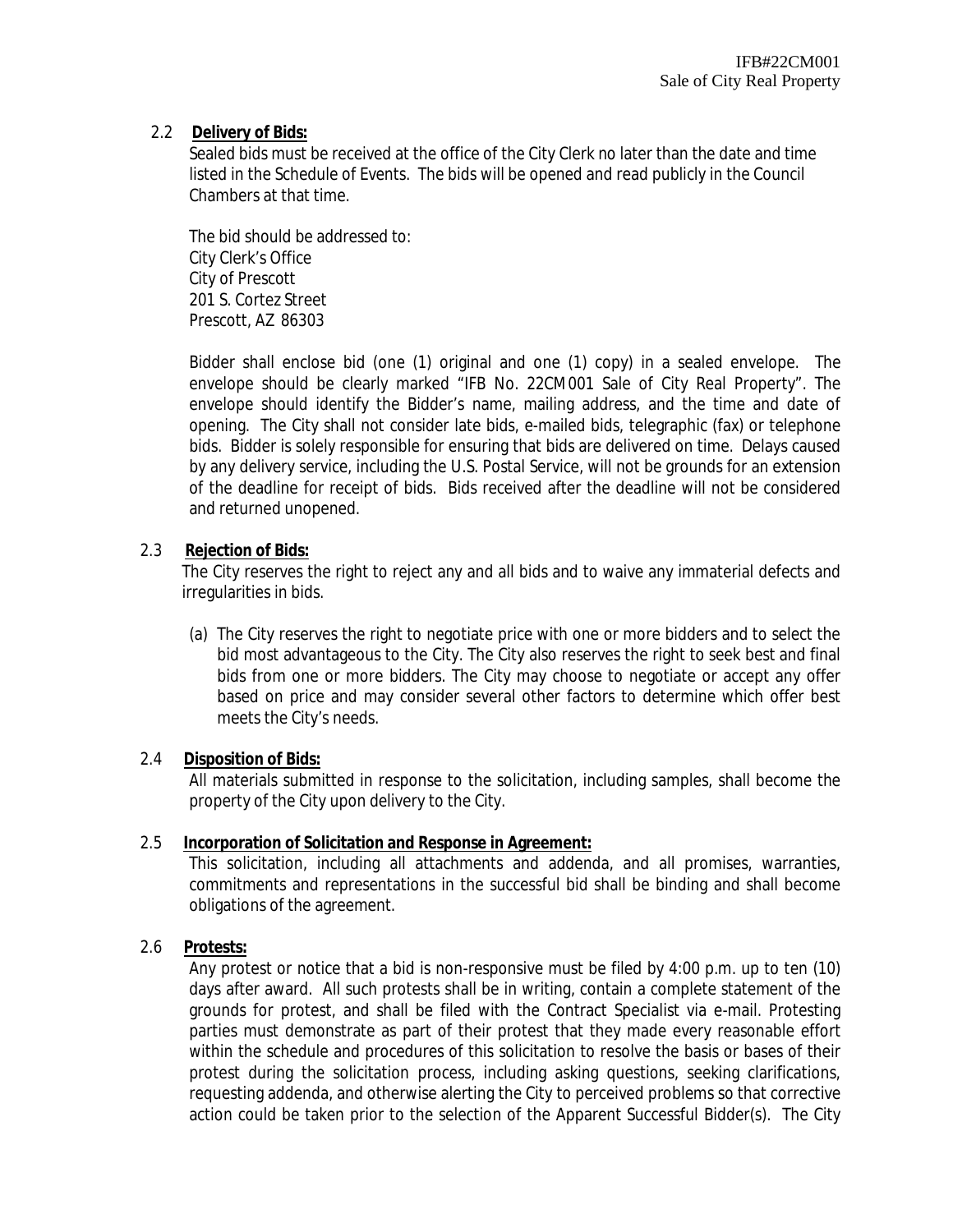will not consider any protest based on items which could have been or should have been raised prior to the deadline for submitting questions or requesting addenda. The filing of a protest shall not prevent the City from executing an agreement with any other bidder.

2.7 **Bid Submittal:**

Bid (one (1) original and one (1) copy) must be sealed, and the envelope must clearly indicate the information as described in Section 2.2. Bidder must fully complete and submit the following documents:

Bid Form A - Solicitation Response Cover Sheet Bid Form B - Price Sheet

2.8 **Term:**

The term of the contract shall be complete upon closing of escrow.

# **SECTION 3: INSTRUCTIONS FOR SUBMITTAL FORMS:**

- 3.1 Form A Solicitation Response Cover Sheet: Bidder shall complete, sign, and submit Form A as the first page of the bid package.
- 3.2 Form B Price Sheet: Bidder shall certify that its bid will be valid for 120 days after submission. Bidder may be asked to extend this certification. Bidder shall complete, sign, and submit Form B.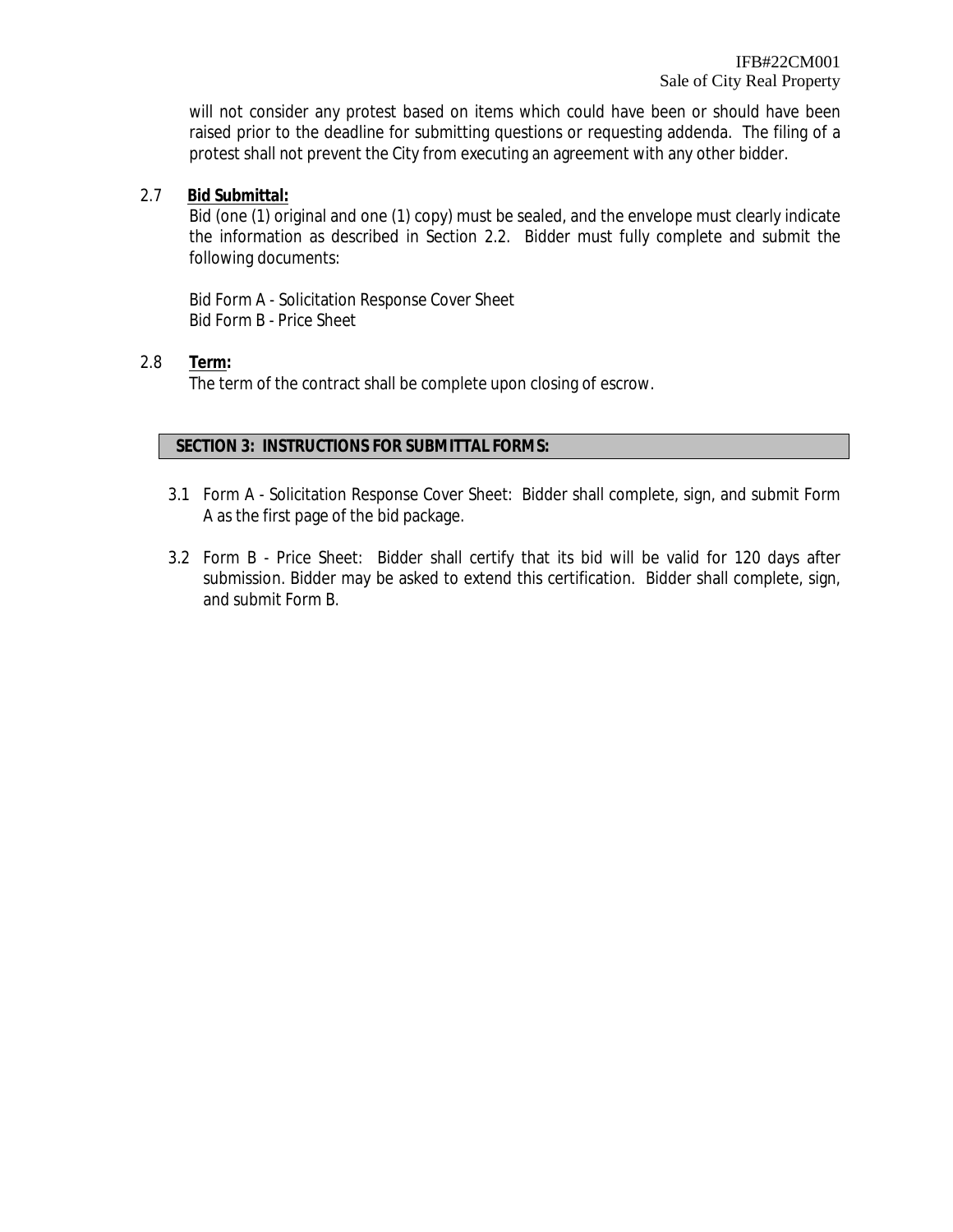**Form A – Solicitation Response Cover Sheet**



City of Prescott Solicitation Response

Description of Property:

The property is located at 215 & 223 N. McCormick Street in downtown Prescott. The combined property is .46 acres. There are two buildings located on the property. The larger building on parcel number 113-15-010 is approximately 6,360 square feet and was constructed in 1986. The smaller building on parcel number 113-15-008 is approximately 734 square feet and was constructed in 1955.

Please note all that apply:

|           | Addenda Number(s) Received (if any) |                            |                                                                                                                      |  |  |
|-----------|-------------------------------------|----------------------------|----------------------------------------------------------------------------------------------------------------------|--|--|
|           |                                     | Original Forms A through B |                                                                                                                      |  |  |
| Name:     |                                     |                            | <u> 1980 - Johann Barbara, martin amerikan basal dan berasal dan berasal dalam basal dan berasal dan berasal dan</u> |  |  |
| Address:  |                                     |                            |                                                                                                                      |  |  |
|           |                                     |                            |                                                                                                                      |  |  |
| E-Mail:   |                                     |                            | <u> 1989 - Johann Stein, marwolaethau a bhann an t-Amhair an t-Amhair an t-Amhair an t-Amhair an t-Amhair an t-A</u> |  |  |
| Phone:    |                                     |                            |                                                                                                                      |  |  |
| Fax:      |                                     |                            | <u> 1980 - Johann Barbara, martxa alemaniar a</u>                                                                    |  |  |
| Contact:  |                                     |                            |                                                                                                                      |  |  |
| Comments: |                                     |                            |                                                                                                                      |  |  |
|           |                                     |                            |                                                                                                                      |  |  |
| Signature |                                     |                            | Title                                                                                                                |  |  |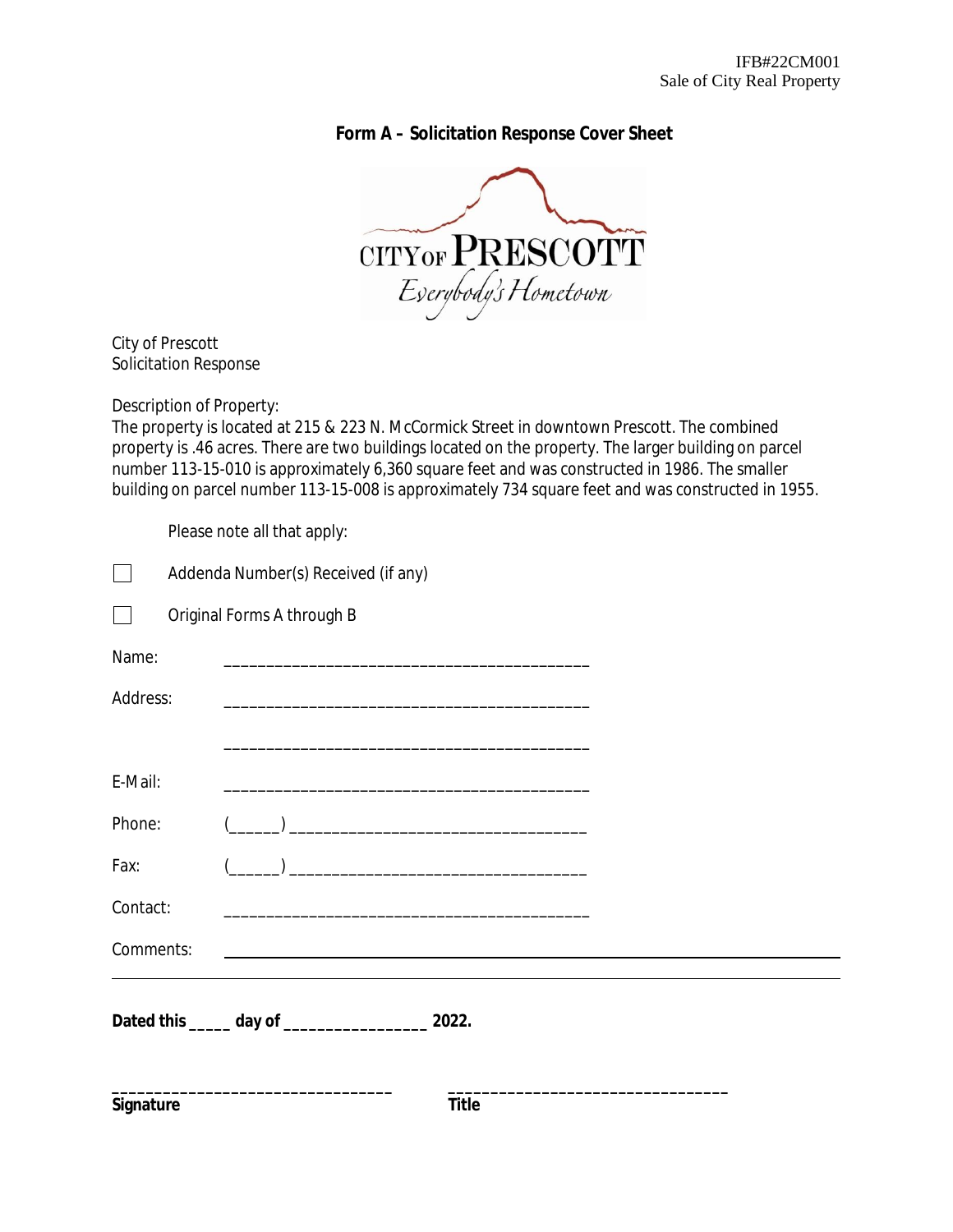# **Form B – Price Sheet**

*Please provide purchase price for the described real property.*

*Price\_\_\_\_\_\_\_\_\_\_\_\_\_\_\_\_\_\_\_\_\_\_\_\_\_*

Provide any other considerations that will need to be evaluated when reviewing this bid (ex. What the property will be used for and how quickly it will be developed). With this form, you may also include building renderings and/or elevations to provide an idea of what the property will look like once redeveloped.

**Dated this \_\_\_\_\_ day of \_\_\_\_\_\_\_\_\_\_\_\_\_\_\_\_\_ 2022.**

**\_\_\_\_\_\_\_\_\_\_\_\_\_\_\_\_\_\_\_\_\_\_\_\_\_\_\_\_\_\_\_\_\_ \_\_\_\_\_\_\_\_\_\_\_\_\_\_\_\_\_\_\_\_\_\_\_\_\_\_\_\_\_\_\_\_\_ Signature** Title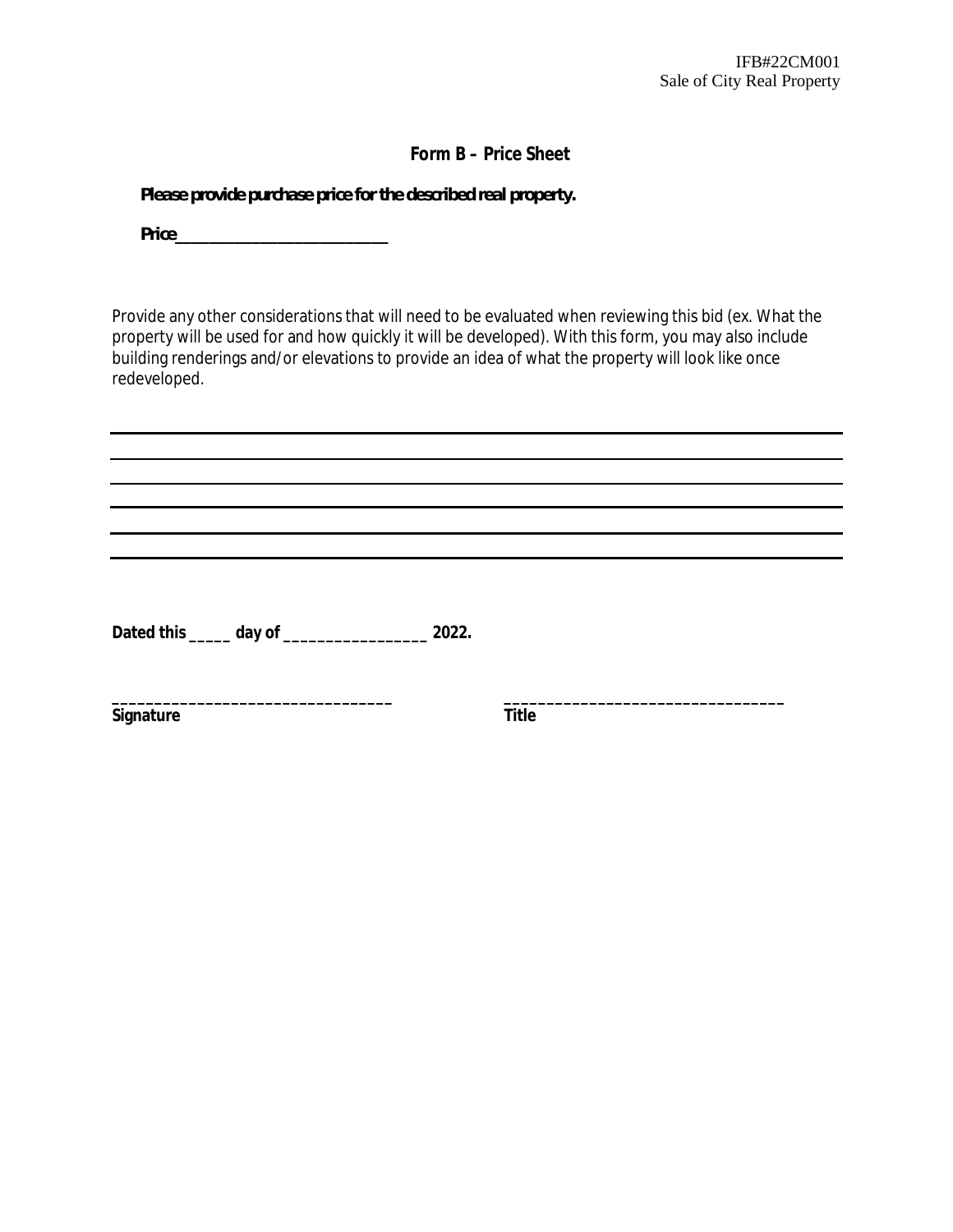IFB#22CM001 Sale of City Real Property

**When recorded, mail to: City of Prescott City Clerk 201 S Cortez St Prescott, Az. 86303**



# **CITY OF PRESCOTT** AGREEMENT FOR SALE OF CITY REAL PROPERTY

# **KNOW ALL MEN BY THESE PRESENTS:**

THIS AGREEMENT, dated this day of \_\_\_\_, \_\_\_\_\_\_\_\_\_\_\_, 2022, by and between the **CITY OF PRESCOTT**, an Arizona municipality (hereinafter referred to as "City"), and  $\blacksquare$ , residing at  $\blacksquare$ ,  $\blacksquare$ ,  $\blacksquare$ ,  $\blacksquare$ ,  $\blacksquare$ ,  $\blacksquare$ ,  $\blacksquare$ ,  $\blacksquare$ ,  $\blacksquare$ ,  $\blacksquare$ ,  $\blacksquare$ ,  $\blacksquare$ ,  $\blacksquare$ ,  $\blacksquare$ ,  $\blacksquare$ ,  $\blacksquare$ ,  $\blacksquare$ ,  $\blacksquare$ ,  $\blacksquare$ ,  $\blacksquare$ ,  $\blacksquare$ ,  $\blacksquare$ ,  $\blacksquare$ ,  $\blacksquare$ ,  $\blacksquare$ ,

(hereinafter referred to as "Buyer").

IN CONSIDERATION OF THE COVENANTS HEREIN CONTAINED, and for other good and valuable consideration, the receipt and sufficiency of which is hereby acknowledged by each party to the other, it is hereby agreed as follows:

- 1) City agrees to sell and convey to the Buyer, and Buyer agrees to purchase from the City, the real property described in Exhibit "A".
- 2) The total purchase price for the real property is and [no]/100 dollars (\$ .00), payable upon the close of escrow.
- 3) The City warrants that the City is the owner of a good and fee simple title to the property herein sold, free and clear of all liens and encumbrances.
- 4) In order to effectuate the terms of this Agreement, the City and Buyer shall promptly execute and deliver any and all documents required by the Title/Escrow Company.
- 5) The closing of escrow shall be at a Title Company designated by the City not more than 60 days after approval of this Agreement by the Prescott City Council (the "Closing Date"). On the Closing Date, Buyer shall make payment as provided in Section 2 of this Agreement to the City. The Buyer shall pay all Title, Escrow, recording, and transfer taxes and fees, and any and all closing costs not hereinbefore specified.
- 6) Buyer purchases the property "as-is", "where-is", and with all faults.
- 7) City makes no representation as to the environmental condition of the property.
- 8) Title to the real property shall be conveyed from the City to the Buyer by a Quit Claim Deed.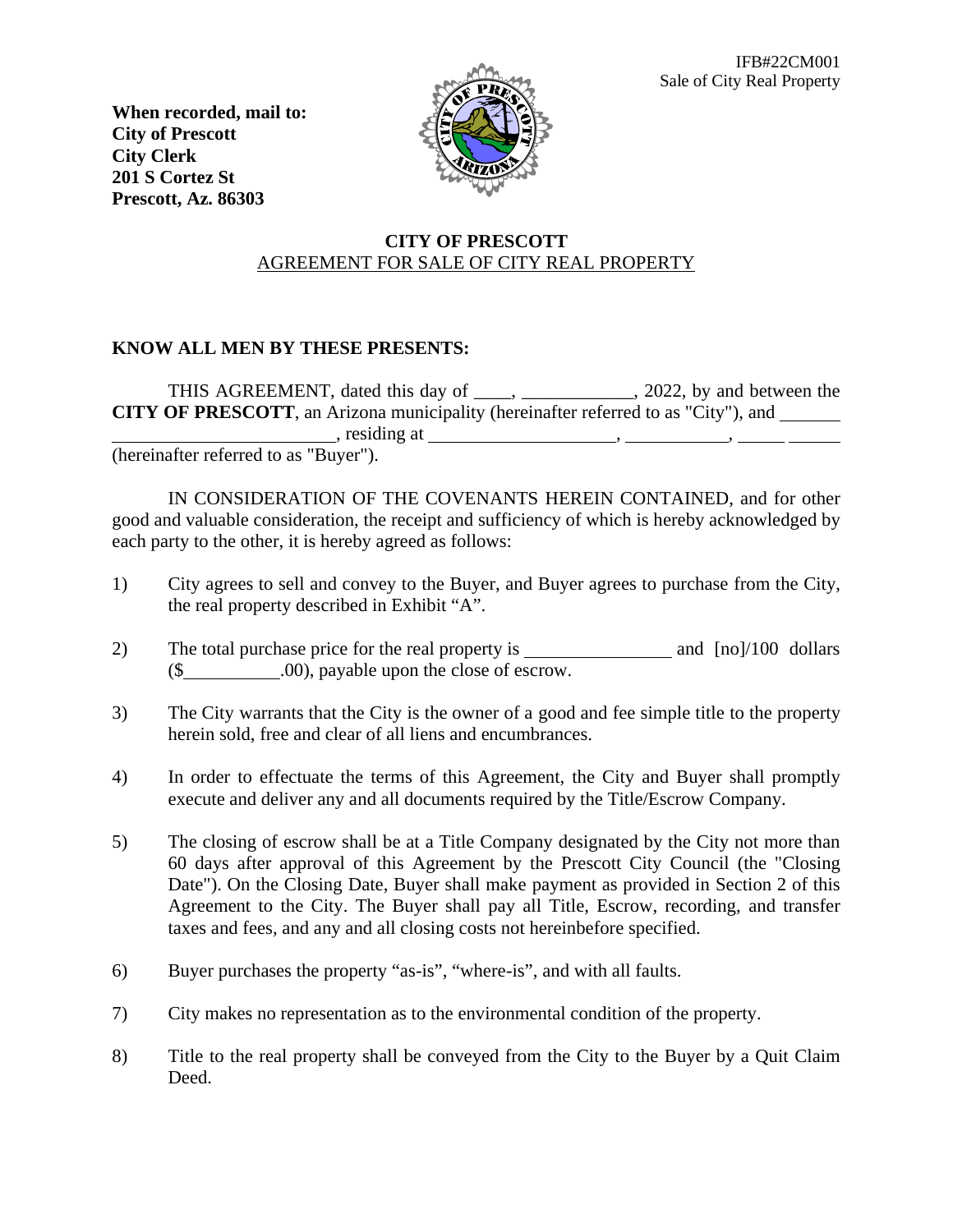- 9) Buyer understands that the foregoing sets forth the entire agreement between the parties and that no agent or representative of Buyer has any authority to change or modify this agreement in any manner, or to make any agreement or representation on behalf of the Buyer not set forth herein.
- 10) Pursuant to A.R.S. §38-511, the City may cancel this contract, without penalty or further obligation, if any person significantly involved in initiating, negotiating, securing, drafting or creating the contract on behalf of the City is, at any time while the contract or any extension of the contract is in effect, an employee or agent of any other party to the contract in any capacity or a consultant to any other party of the contract with respect to the subject matter of the contract. In the foregoing event, the City further elects to recoup any fee or commission paid or due to any person significantly involved in initiating, negotiating, securing, drafting or creating this contract on behalf of the City from any other party to the contract, arising as a result of this contract.
- 11) This Agreement is subject to the approval by the Prescott City Council by an Ordinance authorizing the sale of the real property contemplated herein.
- 12) All notices to the City shall be sent to: City of Prescott, c/o City Clerk, 201 S Cortez St, Prescott, Arizona 86303.

|                                           | $\overline{\phantom{a}}$ , $\overline{\phantom{a}}$ , $\overline{\phantom{a}}$ , $\overline{\phantom{a}}$ , $\overline{\phantom{a}}$ , $\overline{\phantom{a}}$ , $\overline{\phantom{a}}$ |                                                                                                                                                                                                |  |
|-------------------------------------------|--------------------------------------------------------------------------------------------------------------------------------------------------------------------------------------------|------------------------------------------------------------------------------------------------------------------------------------------------------------------------------------------------|--|
|                                           |                                                                                                                                                                                            |                                                                                                                                                                                                |  |
|                                           |                                                                                                                                                                                            |                                                                                                                                                                                                |  |
|                                           |                                                                                                                                                                                            |                                                                                                                                                                                                |  |
|                                           | Printed Name                                                                                                                                                                               |                                                                                                                                                                                                |  |
| State of Arizona (b) ss.                  |                                                                                                                                                                                            |                                                                                                                                                                                                |  |
| and acknowledged that he/she executes it. |                                                                                                                                                                                            | 2022, by ________________________________, personally known to me or proven to me on the<br>basis of satisfactory evidence to be the person whose name is subscribed to the within instrument, |  |
| [Seal]                                    |                                                                                                                                                                                            |                                                                                                                                                                                                |  |
|                                           | Signature                                                                                                                                                                                  | My commission expires:                                                                                                                                                                         |  |

| <b>Buyer:</b> |  |
|---------------|--|
|               |  |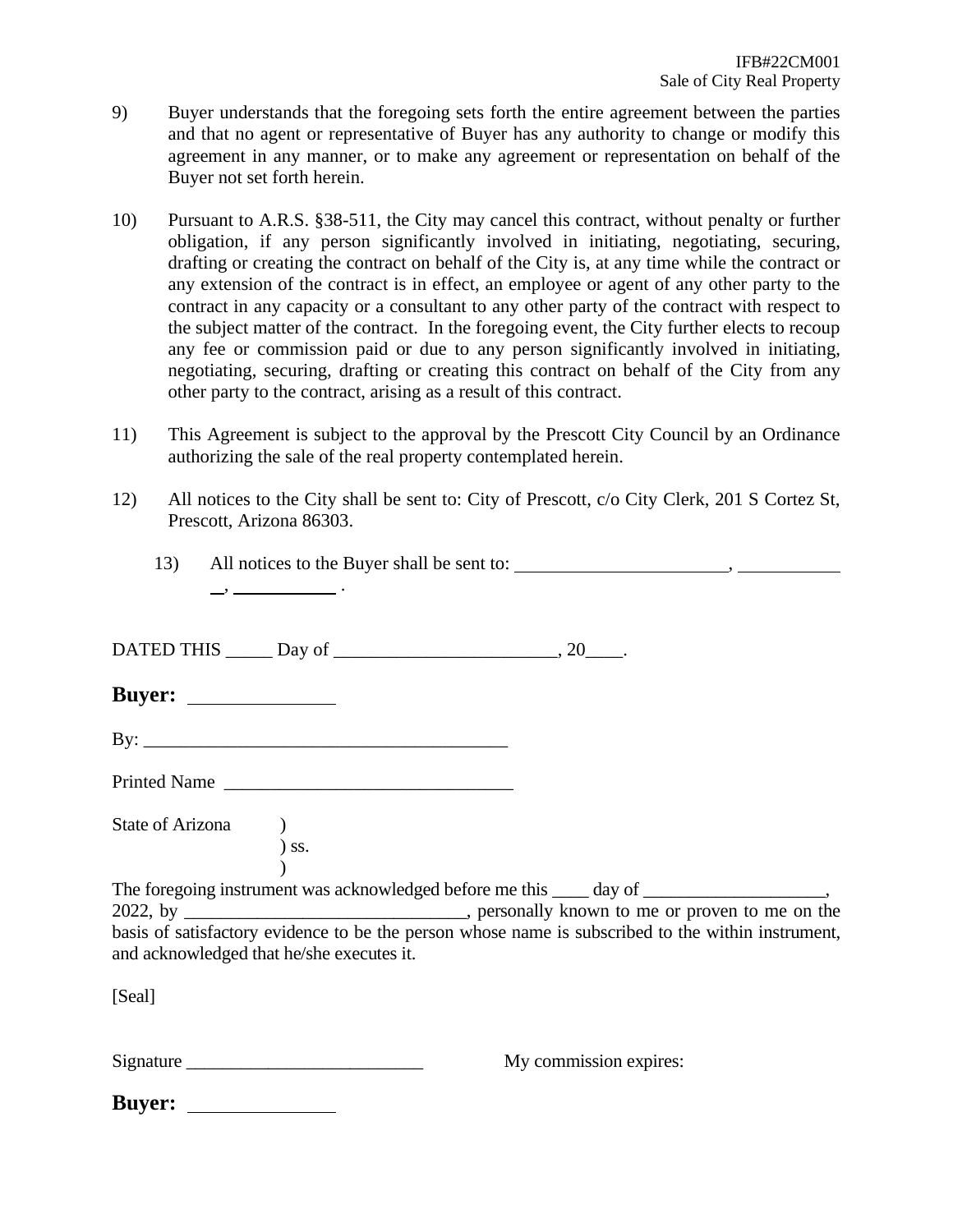| Printed Name                                    |                                                         |
|-------------------------------------------------|---------------------------------------------------------|
| <b>State of Arizona</b><br>$)$<br>$)$ ss.       |                                                         |
|                                                 |                                                         |
| and acknowledged that he/she executes it.       |                                                         |
| [Seal]                                          |                                                         |
|                                                 | My commission expires:                                  |
| City: CITY OF PRESCOTT, an Arizona municipality |                                                         |
|                                                 |                                                         |
| By: PHILIP R. GOODE, Mayor                      |                                                         |
| ATTEST:                                         | <b>APPROVED AS TO FORM:</b>                             |
| <b>SARAH SIEP</b><br><b>City Clerk</b>          | <b>MATTHEW PODRACKY</b><br><b>Interim City Attorney</b> |
|                                                 |                                                         |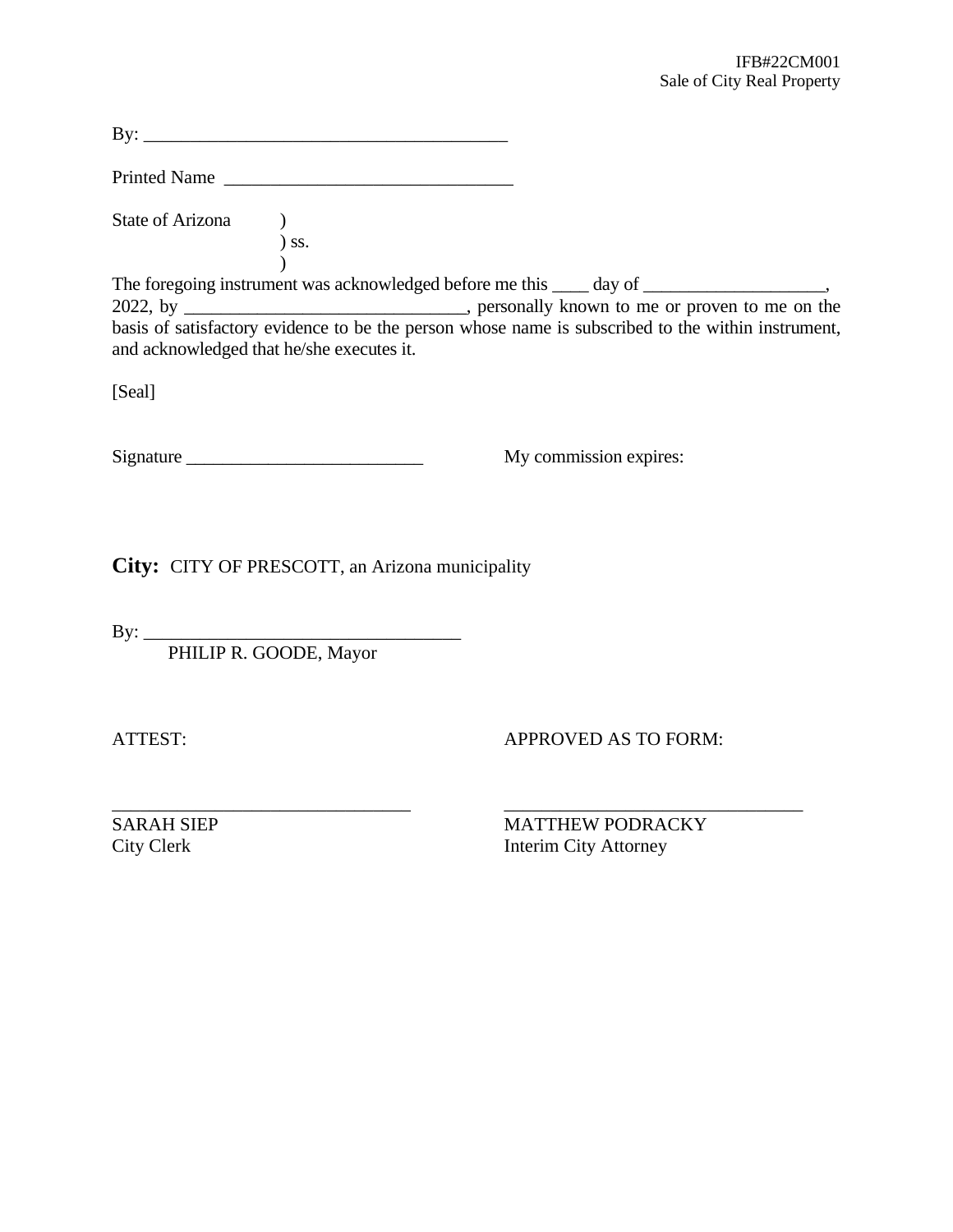IFB#22CM001 Sale of City Real Property

# EXHIBIT "A"

[Legal Description, Title Report] See Following Pages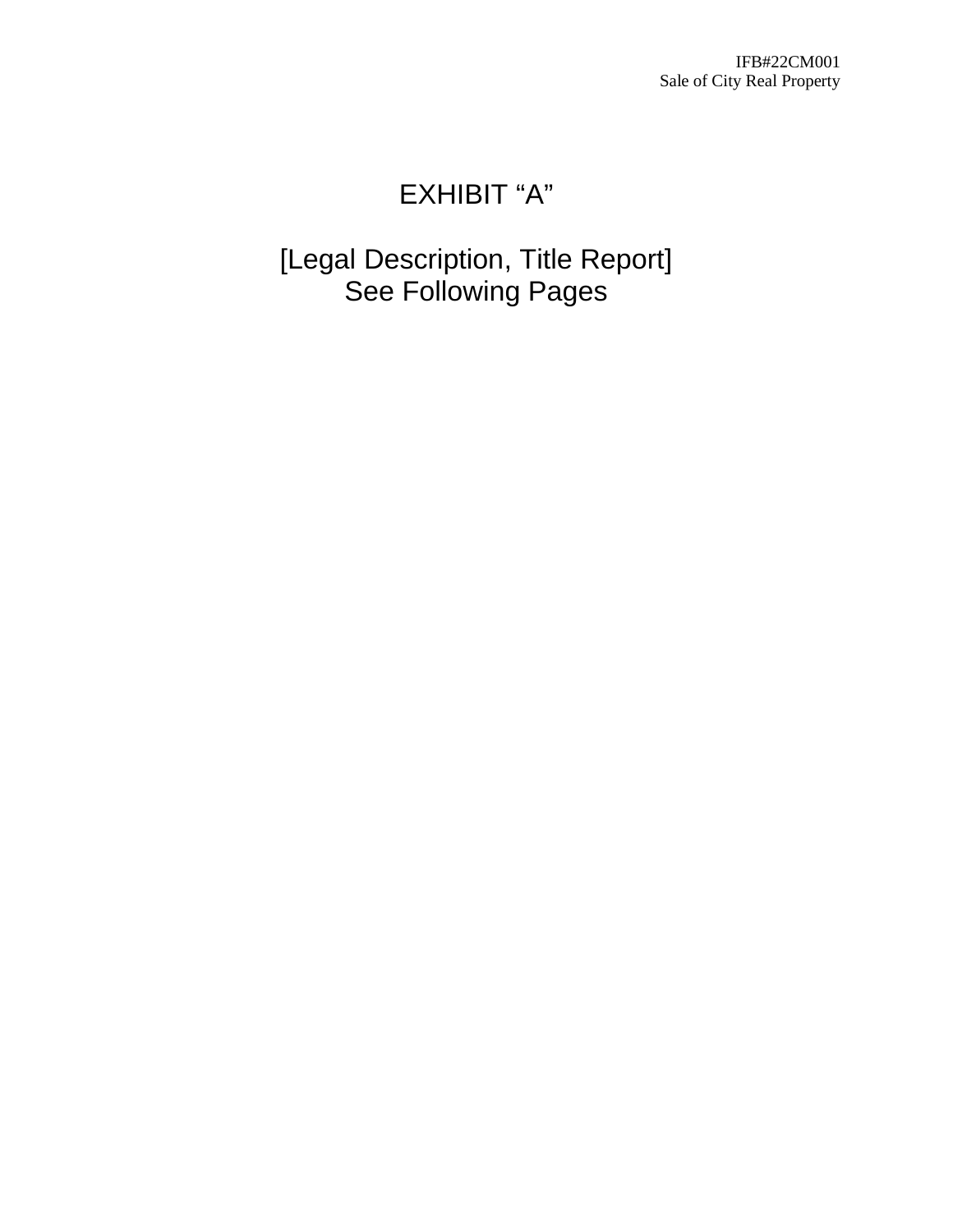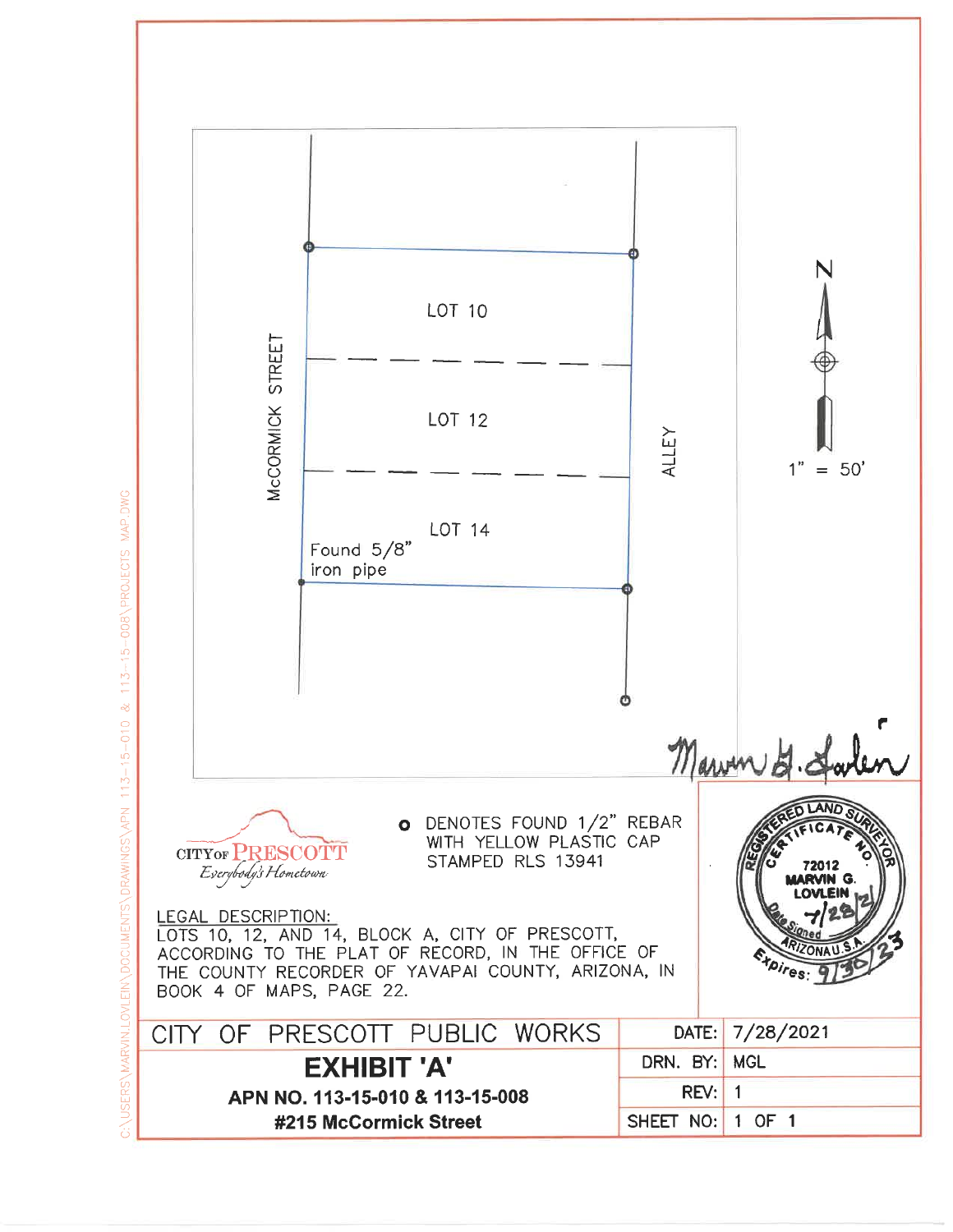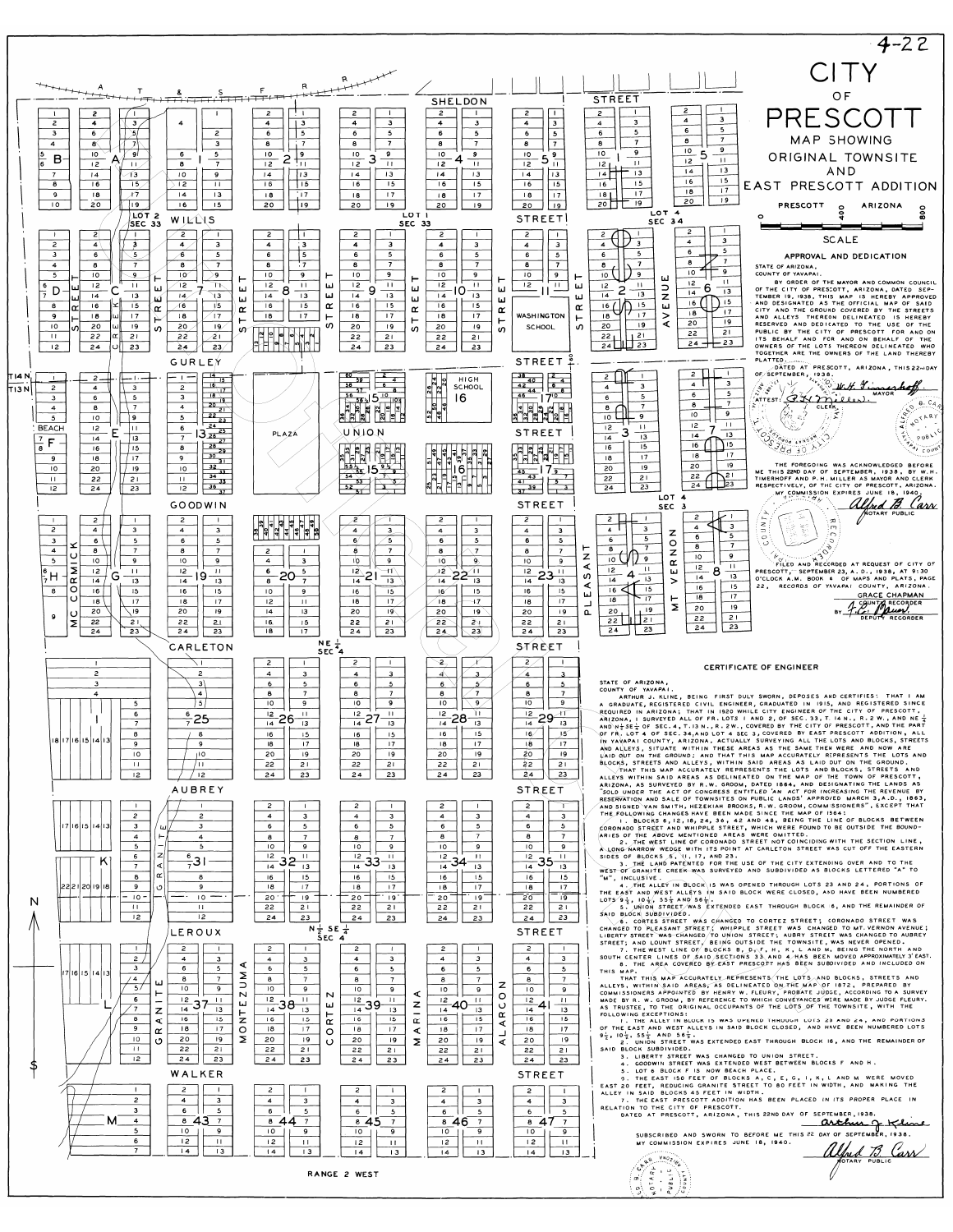B: 4840 P: 881 10/21/2011 04:29:53 PM<br>Ana Wayman-Trujillo<br>OFFICIAL RECORDS OF YAVAPAI COUNTY \$16.00<br>YAVAPAI TITLE AGENCY INC 2011-0054932 **LID** 

B: 4840 P: 881 10/21/2011 04:29:53 PM<br>\$16.00 Page: 1 of 4 2011-0054932 UD WHITE RYPL MCP, Mar At-Walker Graf, N-VL Graf, N-VP Graf, Graf Graf, Co.

Recorded at the request of:

Yavapai Title Agency

and when recorded, return to:

**City of Prescott** c/o City Attorney 201 South Cortez Street Prescott, Arizona 86303

# **WARRANTY DEED**

For the consideration of TEN DOLLARS (\$10.00), and other valuable

considerations, The Pulmonary Foundation, an Arizona nonprofit corporation (the "Grantor"),

hereby grants and conveys to the City of Prescott, an Arizona municipal corporation (the

"Grantee"), the following described real property situated in Yavapai County, Arizona (the

"Property"), to-wit:

Lots 1, 3, 5, 10, 12 and 14, Block A, CITY OF PRESCOTT, according to the plat of record in the office of the County Recorder of Yavapai County, Arizona, in Book 4 of Maps, page 22.

EXCEPTING therefrom the South 30 feet of the East 72.24 feet of said Lot 3 and the East half of said Lot 5.

TOGETHER with all improvements situate thereon and all easements and rights appurtenant thereto.

SUBJECT TO current taxes and assessments, reservations or exceptions in governmental patents to the Property or in Acts authorizing the issuance thereof, easements, obligations, covenants, conditions and restrictions as may appear of record or as may be disclosed upon an inspection of the Property.

NO TRANSFER FEE NECESSARY EXEMPT UNDER A.R.S. §11-1134(A)(3)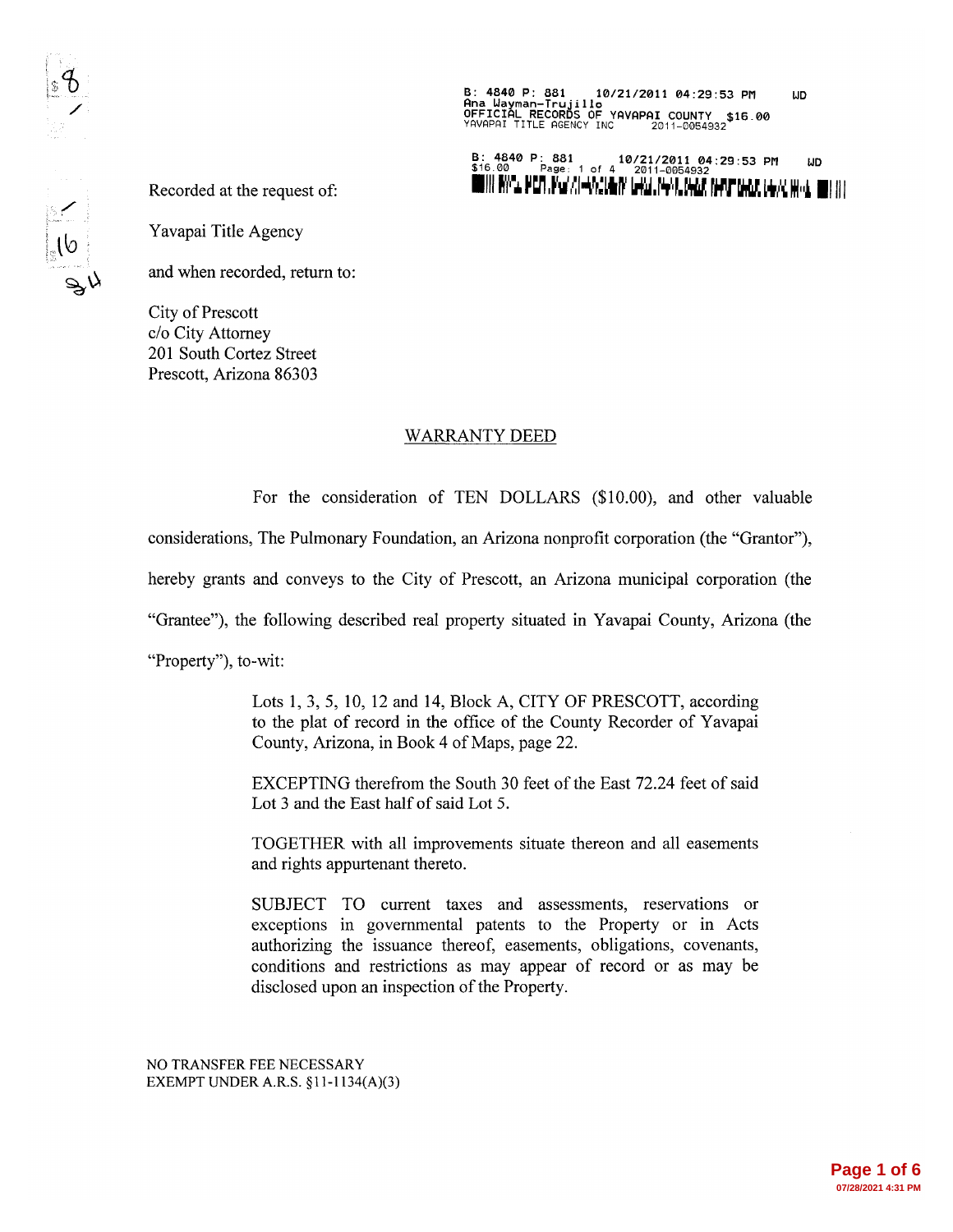# 

Grantor warrants the title against all persons whomsoever, subject to the

matters above set forth.

This conveyance is made on the following conditions subsequent:

The Grantee shall not transfer or convey any interest in the 1. Property to any other party whatsoever within ten (10) years after this Deed is recorded in the office of the Yavapai County Recorder.

For a period of ten (10) years after this Deed is recorded in 2. the office of the Yavapai County Recorder, the Property shall be used for fire department related purposes only which will allow fire qualification and related education and training to members of the Prescott Fire Department, members of outside agencies and/or other individuals as allowed by the Grantee acting through its fire department.

In the event of any violation or nonobservance of the foregoing conditions subsequent 1 or 2, Grantor, its successors and assigns, shall have the right to terminate the estate herein granted and to reenter and retake possession of the Property. Prior to such reentry and retaking of the Property, Grantor shall provide Grantee with a 30 (thirty) day written notice of default, and Grantee shall have the right to cure such default within such 30 (thirty) day period. Grantor will take no action to effect a termination of Grantee's interest in the Property by reason of any default without first giving written notice to Grantee of such default and allowing a reasonable time for Grantee within which to cure such default if the default is one which can be cured with the exercise of reasonable diligence by Grantee. In the event that the Grantee shall timely remedy the default, it shall be deemed cured. The Grantor shall not, in the event of a cure, be entitled to reenter and retake possession of the Property and terminate the estate of the Grantee.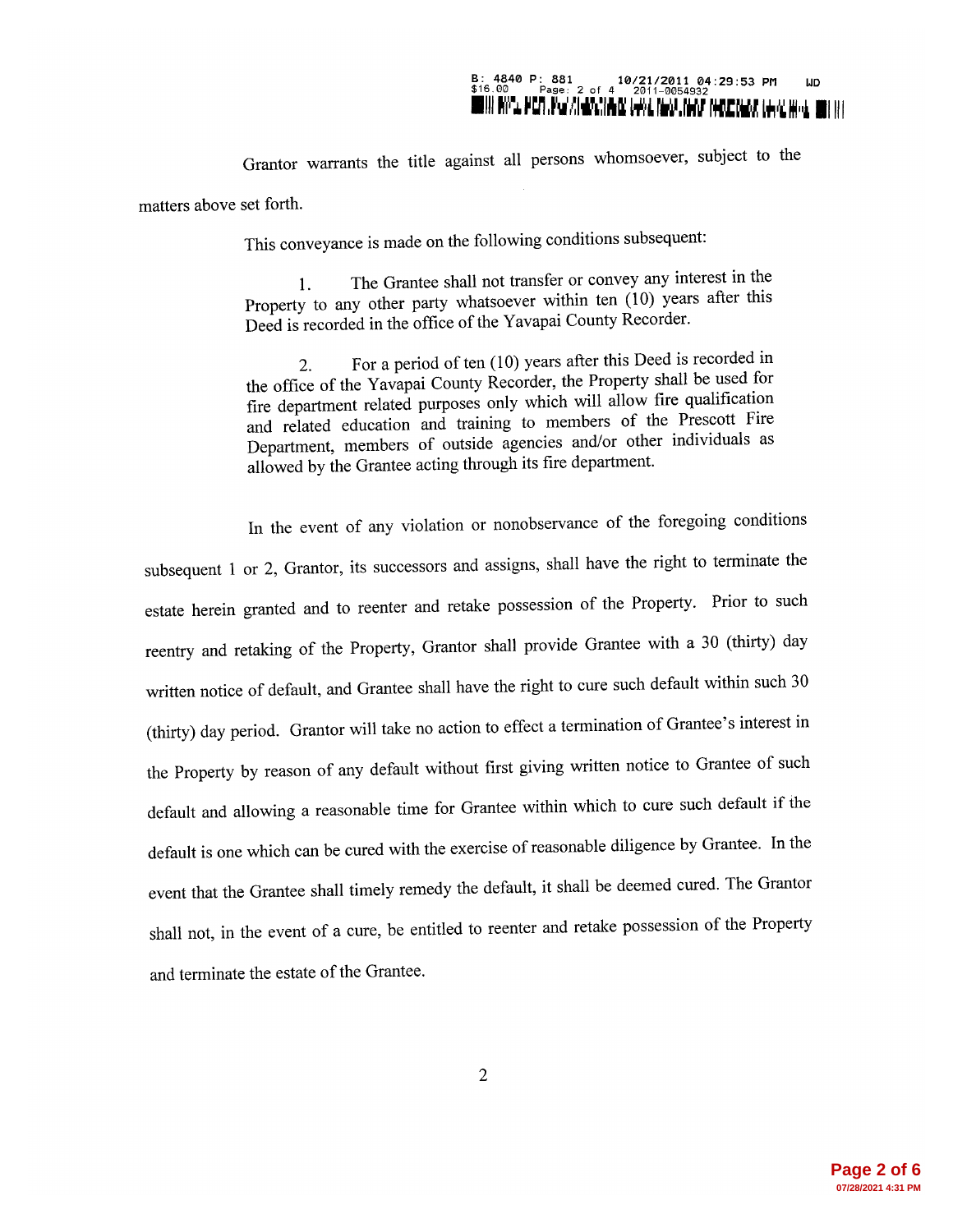### B: 4840 P: 881 10/21/2011 04:29:53 PM<br>\$16.00 Page: 3 of 4 2011-0054932<br>Will Not PLAN You He LIAN | H. N. N. N. N. N. N. N. N. N. **WD** '.WuL ■| ||||

The foregoing conditions subsequent and other terms and covenants relating

thereto shall run with the land and shall be binding upon Grantee, its successors and assigns.

The power of termination shall not be transferrable or assignable by Grantor.

DATED this **LO** day of October, 2011.

THE PULMONARY FOUNDATION, an Arizona nonprofit corporation

By Howard M. Kravetz, Its President

**STATE OF ARIZONA**  $\mathcal{E}$  $)$  ss: County of Yavapai  $\lambda$ 

The foregoing instrument was acknowledged before me this  $20$  day of October, 2011, by Howard M. Kravetz, President, on behalf of The Pulmonary Foundation, an Arizona nonprofit corporation.

M Wallacher

My commission expires:  $4 - 27 - 1$ 

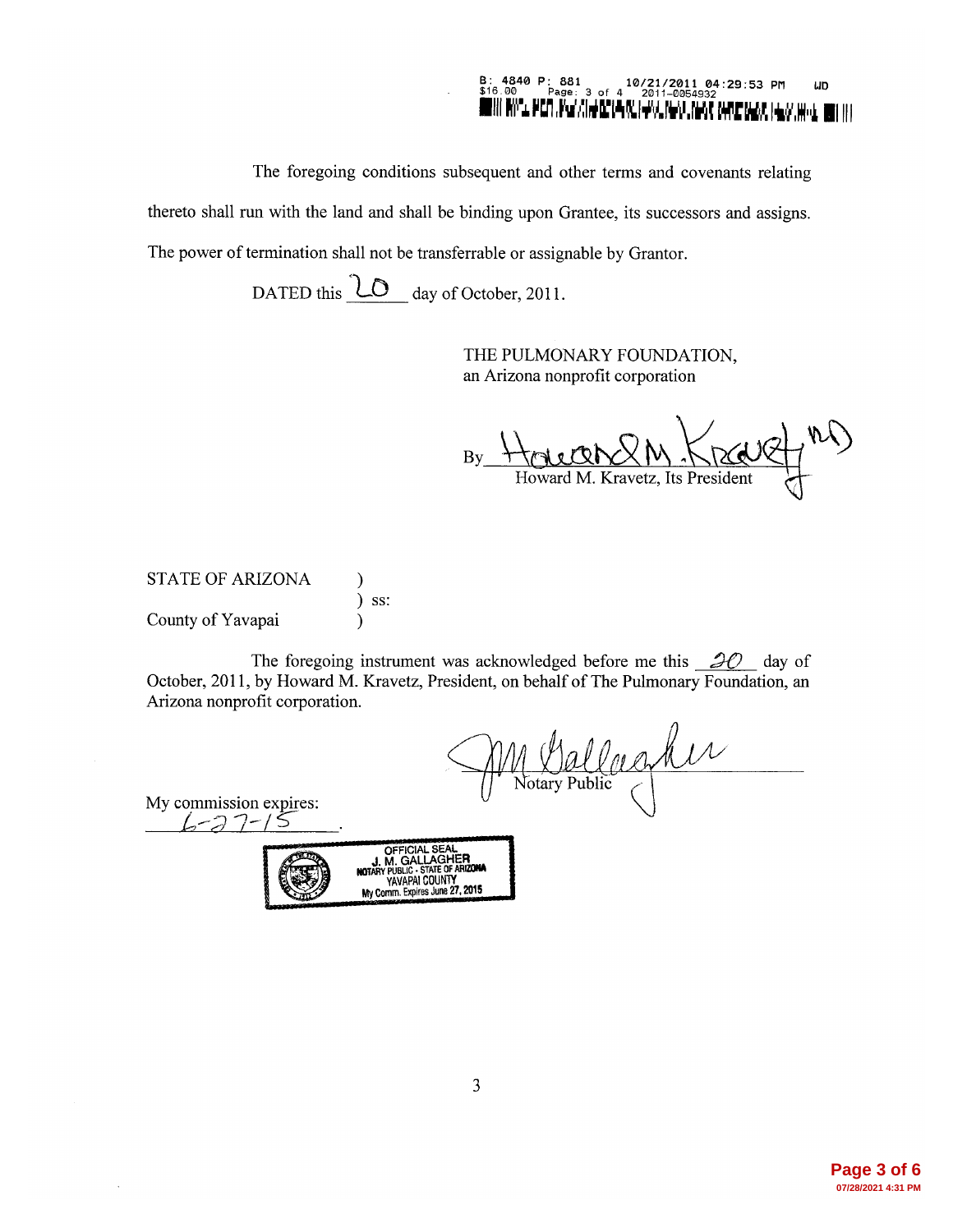B: 4840 P: 881 10/21/2011 04:29:53 PM<br>\$16,00 Page: 4 of 4 2011-0054932<br>\$16,00 Page: 4 - 1.4 - 1.4 - 1.4 - 1.4 - 1.4 - 1.4 - 1.4 - 1.4 - 1.4 - 1.4 - 1.4 - 1.4 - 1.4 - 1.4 - 1.4 - 1.  $\overline{u}$ nya perting Ambergar Givingyi nga martaya igan hindi diti

# **ACCEPTANCE AND APPROVAL**

The Grantee, the City of Prescott, an Arizona municipal corporation, accepts

the foregoing Warranty Deed and approves the terms and conditions set forth therein.

DATED this  $2\theta$  day of October, 2011.

CITY OF PRESCOTT, an Arizona municipal corporation

SEAL

By Martin Kuykendall, Mayor

ATTEST:

Clerk

APPROVED AS TO FORM: as R. Mall for Gary D. Kidd, City Attorney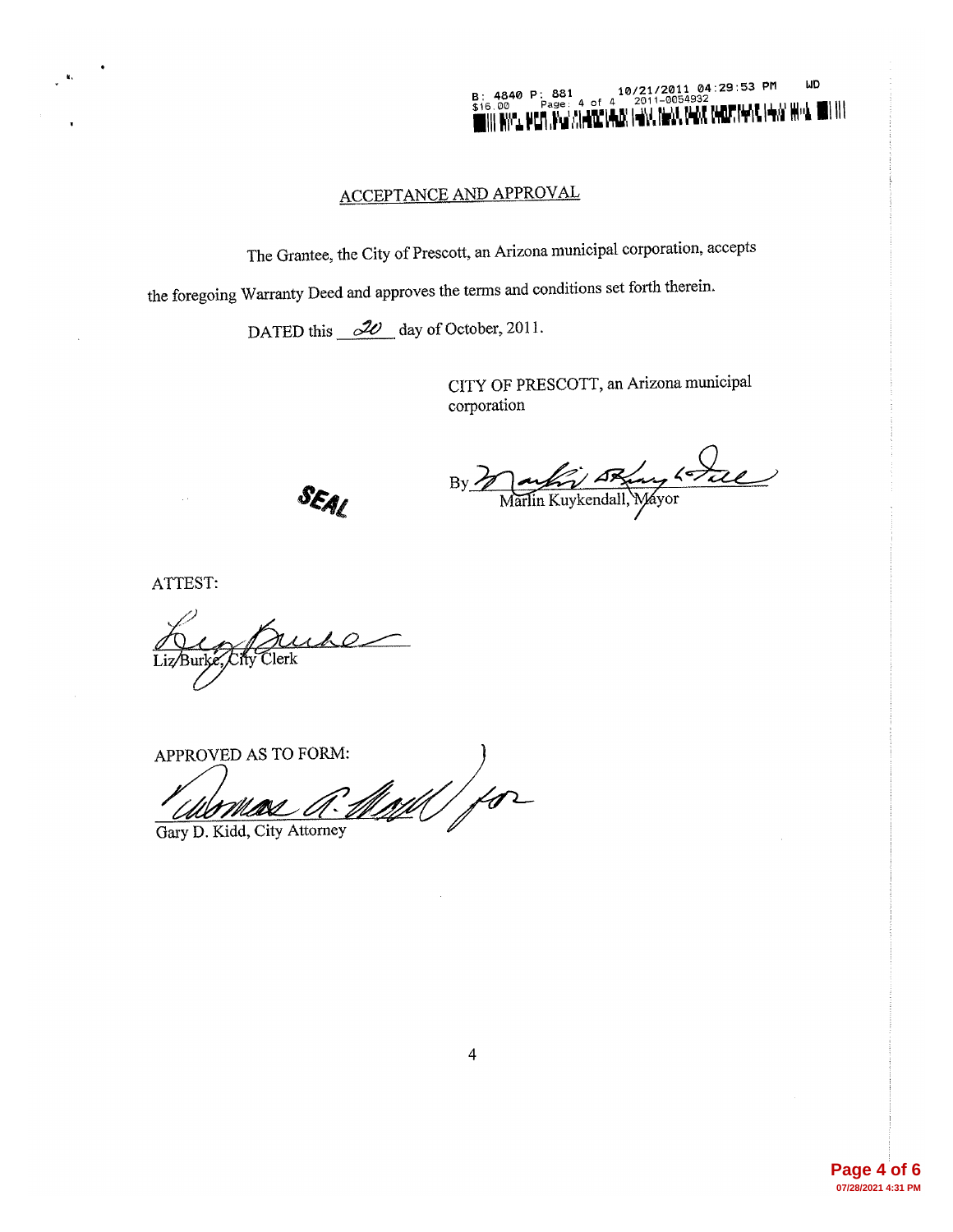| AFFIDAVIT OF                                                                                                                                  | B: 4840 P: 881 10/21/2011 04:29:53 PM<br>AOV Label<br>2011-0054932<br>Page: 1 of 2                                             |
|-----------------------------------------------------------------------------------------------------------------------------------------------|--------------------------------------------------------------------------------------------------------------------------------|
| 1. ASSESSOR'S PARCEL IDENTIFICATION NUMBER(s)                                                                                                 | HOTE OUR ONE F. Duyer and Sener reave blank                                                                                    |
| Primary Parcel: ______<br><u>113-15-010 9</u><br>MAP PAI                                                                                      | (a) County of Recordation:                                                                                                     |
| <b>BOOK</b><br>PARCEL<br><b>SPLIT LETTER</b>                                                                                                  |                                                                                                                                |
| Does this sale include any parcels that are being split / divided?                                                                            | (c) Date of Recording:                                                                                                         |
| No ⊠<br>Check one: Yes $\Box$                                                                                                                 | (d) Fee/Recording Number:                                                                                                      |
| How many parcels, other than the Primary Parcel, are                                                                                          | <b>Validation Codes:</b>                                                                                                       |
| included in this sale? _______                                                                                                                |                                                                                                                                |
| Please list the additional parcels below (no more than four):                                                                                 |                                                                                                                                |
| $(1)$ $113-15-008$ 4 $(3)$ $113-15-005$ 5                                                                                                     | <b>ASSESSOR'S USE ONLY</b>                                                                                                     |
| $(2)$ 113-15-001 3 $(4)$                                                                                                                      | Use Code:<br><b>Full Cash Value: \$</b>                                                                                        |
| 2. SELLER'S NAME AND ADDRESS                                                                                                                  | 10. TYPE OF DEED OR INSTRUMENT (Check Only One Box):                                                                           |
| The Pulmonary Foundation                                                                                                                      | $d.$ $\Box$ Contract or Agreement<br>a. <b>Ø</b> Warranty Deed                                                                 |
| 1150 Smoki Avenue                                                                                                                             | <b>b.</b> $\Box$ Special Warranty Deed <b>e.</b> $\Box$ Quit Claim Deed                                                        |
| Prescott, AZ 86303                                                                                                                            | c. $\Box$ Joint Tenancy Deed<br>f. $\Box$ Other:                                                                               |
| 3. (a) BUYER'S NAME AND ADDRESS:                                                                                                              |                                                                                                                                |
| City of Prescott<br><u> 1980 - Jan James James Jan James James James James James James James James James James James James James James Ja</u> | 11. SALE PRICE:<br>\$<br>736,000.00                                                                                            |
| 201 South Cortez Street<br>the contract of the contract of the contract of the contract of the contract of                                    | 12. DATE OF SALE (Numeric Digits): 10 / 2011                                                                                   |
| Prescott, AZ 86303                                                                                                                            | Month<br>Year<br>(For example: 03 / 05 for March 2005)                                                                         |
|                                                                                                                                               | \$<br>13. DOWN PAYMENT:                                                                                                        |
| If Yes, state relationship:                                                                                                                   | 14. METHOD OF FINANCING:<br>е. П<br>New loan(s) from                                                                           |
| 4. ADDRESS OF PROPERTY:                                                                                                                       | financial institution:                                                                                                         |
| 215 North McCormick Street, Prescott, AZ 86301                                                                                                | $(1)$ $\Box$ Conventional<br>Cash (100% of Sale Price)<br>а. П<br>$(2)$ $\Box$ VA                                              |
| 5. MAIL TAX BILL TO:                                                                                                                          | b. ロ<br>Exchange or Trade<br>$(3)$ $\Box$ FHA<br>с. П<br>Assumption of existing loans                                          |
| City of Prescott                                                                                                                              | f. $\boxtimes$ Other financing; Specify:                                                                                       |
| 201 South Cortez Street<br>Prescott, AZ 86303                                                                                                 | Gift to City of Prescott<br>d. □<br>Seller Loan (Carryback)                                                                    |
| 6. PROPERTY TYPE (for Primary Parcel): NOTE: Check Only One Box                                                                               | 15. PERSONAL PROPERTY (see reverse side for definition):                                                                       |
| f. Ø Commercial or Industrial Use<br>$a. \Box$ Vacant Land                                                                                    | (a) Did the Sale Price in Item #11 include Personal Property that impacted<br>No $\checkmark$<br>the Sale Price by 5% or more? |
| b. C Single Family Residence g. C Agriculture                                                                                                 | (b) If Yes, provide the dollar amount of the Personal Property:                                                                |
| h $\Box$ Mobile or Manufactured Home<br>$c.$ $\square$ Condo or Townhouse                                                                     | 00<br><b>AND</b>                                                                                                               |
| d. $\Box$ 2-4 Plex<br>i. Other Use; Specify:                                                                                                  | briefly describe the<br>Personal Property:                                                                                     |
| e. $\Box$ Apartment Building                                                                                                                  | 16. PARTIAL INTEREST: If only a partial ownership interest is being sold,                                                      |
| 7. RESIDENTIAL BUYER'S USE: If you checked b, c, d or h in Item 6                                                                             | Briefly describe the partial interest:                                                                                         |
| above, please check one of the following:                                                                                                     | PARTY COMPLETING AFFIDAVIT (Name, Address, Phone):<br>17.                                                                      |
| $\Box$ To be rented to someone<br>$\Box$ To be occupied by owner or<br>Other than "family member."<br>"family member."                        | Yavapai Title Agency, Inc.                                                                                                     |
| See reverse side for definition of a "family member."                                                                                         | 1235 East Gurley St., Prescott, AZ 86301                                                                                       |
| 8. NUMBER OF UNITS:                                                                                                                           | Phone (928) 776-7070                                                                                                           |
| For Apartment Properties, Motels, Hotels,                                                                                                     | 18. LEGAL DESCRIPTION (attach copy if necessary)°<br>See Exhibit A attached hereto and made a part hereof.                     |
| Mobile Home Parks, RV Parks, Mini-Storage Properties, etc.                                                                                    |                                                                                                                                |
| THE FACTS PERTAINING TO THE TRANSFER OF THE ABOVE DESCRIBED PROPERTY                                                                          | THE UNDERSIGNED BEING DULY SWORN, ON OATH, SAYS THAT THE FOREGOING INFORMATION IS A TRUE AND CORRECT STATEMENT OF              |
| O Whe<br>o                                                                                                                                    |                                                                                                                                |
| Signature of Seller/Agent                                                                                                                     | Signature of Buyer/Agent                                                                                                       |
| State of Arizona County of                                                                                                                    | State of Arizona, County of                                                                                                    |
| 20/<br>Subscribed and swo<br>dav                                                                                                              | Subscribed and sworn to before ne this                                                                                         |
| Notary Public                                                                                                                                 | Notary Publi<br>Patriciá J. Crouse                                                                                             |
| İ<br>NOTARY SEAL HERE<br>Notary Expiration Date<br><b>OFFICIAL SEAL</b>                                                                       | TARY SEAL HERE<br>Notary Expir<br>NC<br>Notary Public - Arizona<br>Yavapai County                                              |
| J. M. GALLAGHER<br><b>NOTARY PUBLIC - STATE OF ARIZONA</b><br>YAVAPAI COUNTY<br>My Comm. Expires June 27, 2015                                | <b>My Commission Expires</b><br><b>August 10, 2015</b>                                                                         |
|                                                                                                                                               | Page 5                                                                                                                         |

 $\ddot{\phantom{a}}$ 

**Page 5 of 6 07/28/2021 4:31 PM**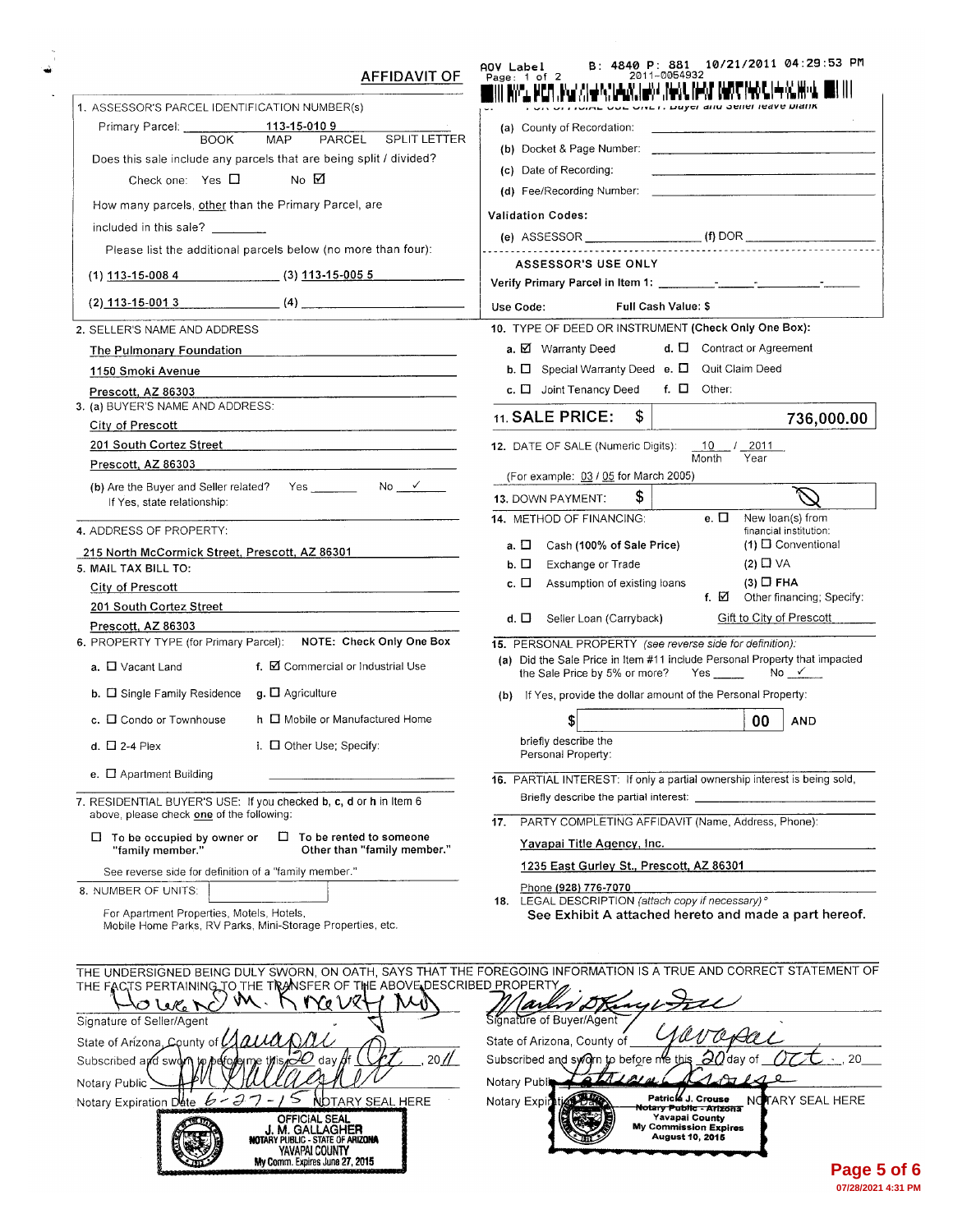Lots 1, 3, 5, 10, 12 and 14, Block A, CITY OF PRESCOTT, according to the plat of record in the office of the County Recorder of Yavapai County, Arizona, in Book 4 of Maps, Page 22.

Ń,

EXCEPTING THEREFROM the South 30 feet of the East 72.24 feet of said Lot 3 and the East Half of said Lot 5.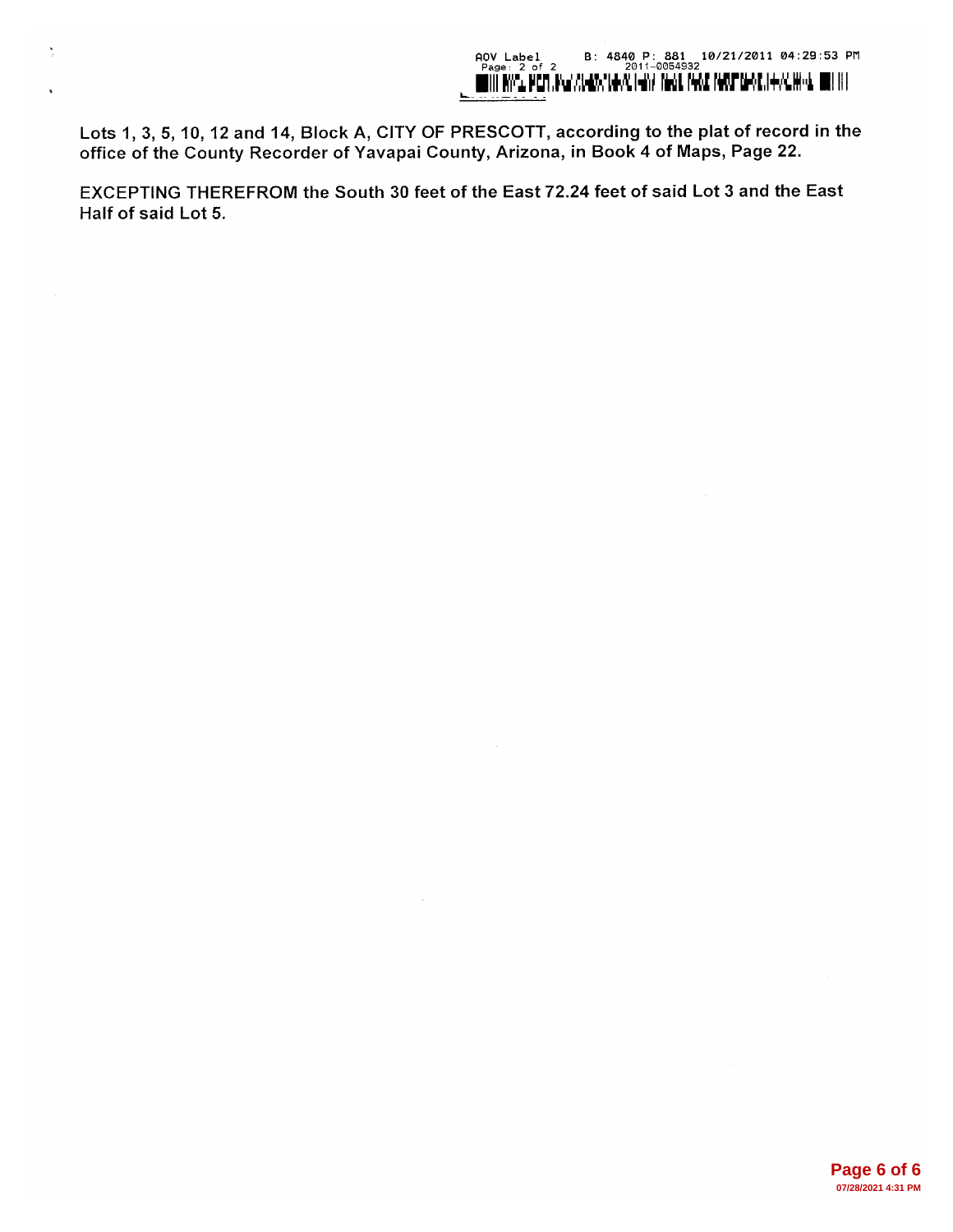| a serial products and the company of the             |                                                                                            |
|------------------------------------------------------|--------------------------------------------------------------------------------------------|
|                                                      |                                                                                            |
|                                                      |                                                                                            |
|                                                      |                                                                                            |
| Instrument <sup>#</sup><br>Recorded Official Records | JAN 8'85-4 40 PM<br>of Yayapai Gounty, Arizona .                                           |
| at the request of                                    |                                                                                            |
| PATSY C. JENNEY. Spanty Recorder<br>Deputy           |                                                                                            |
|                                                      | FASEMENT                                                                                   |
| <b>PARTIES:</b>                                      |                                                                                            |
| <b>GRANTOR:</b>                                      | The Dalke Partnership (Dorothy Dalke, a widow,<br>and Vincent V. Dalke)                    |
| GRANTEE:                                             | Leo D. Scott and Lorraine A. Scott, Trustees<br>of the Revocable Trust dated June 14, 1984 |
| EFFECTIVE DATE: December 28, 1984                    |                                                                                            |
| RECITALS:                                            |                                                                                            |
|                                                      | 1. The Grantor is the owner of certain real property described                             |
| in Exhibit "A" to this easement.                     |                                                                                            |
|                                                      | 2. Grantee is the owner of real property lying northerly                                   |
|                                                      | of Grantor's land and is in need of an easement to provide for                             |
|                                                      | parking and ingress and egress to its property.                                            |
|                                                      | 3. Grantee is willing to give Grantor an easement across                                   |
|                                                      | Grantee's property for the mutual considerations exchanged herein                          |
|                                                      | including an easement granted by Grantee to Grantor for parking                            |
|                                                      | and ingress and egress all of which will be further agreed to by                           |
|                                                      | the parties in a separate easement agreement.                                              |
|                                                      | 4. Grantor owns the real estate situated in Yavapai County,                                |
|                                                      | Arizona, described in Exhibit "A" attached hereto.                                         |
|                                                      | Grantee owns the real estate situated in Yavapai County,                                   |
|                                                      | State of Arizona described in Exhibit "B" attached hereto.                                 |
| 6.                                                   | The legal description of the easement granted by Grantor                                   |
|                                                      | to Grantee is attached hereto and marked Exhibit "C".                                      |
| COVENANTS:                                           |                                                                                            |
|                                                      | For valuable consideration of Ten (\$10.00) Dollars and other                              |
|                                                      | valuable consideration from Grantor Dalke to Grantee Scott,                                |
| the parties do hereby agree as follows:              | <b>500%1690 PAGE 897</b>                                                                   |
|                                                      |                                                                                            |
|                                                      |                                                                                            |
|                                                      |                                                                                            |
|                                                      |                                                                                            |
|                                                      |                                                                                            |
|                                                      |                                                                                            |
|                                                      |                                                                                            |

**Page 1 of 7 07/28/2021 4:41 PM**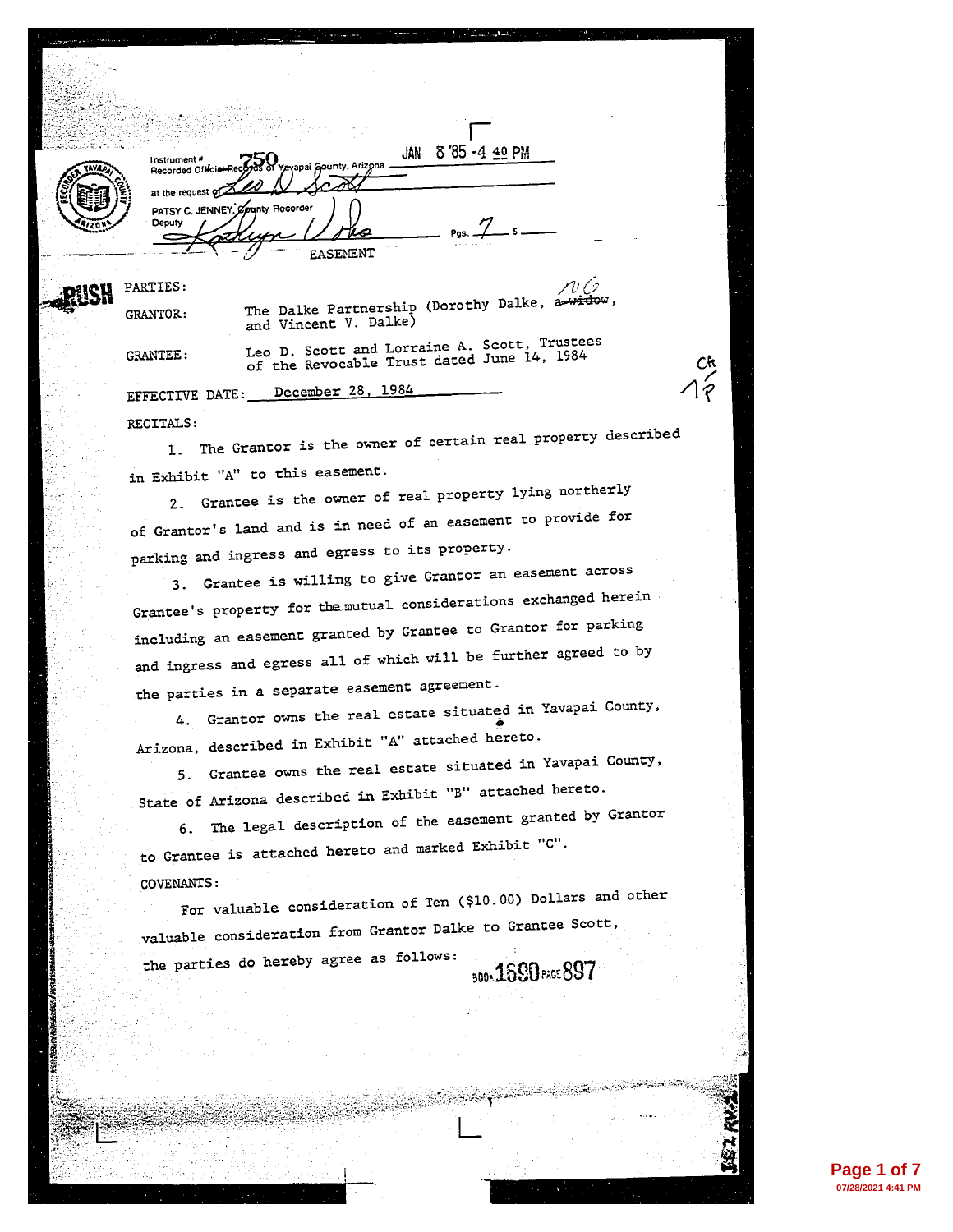#### Grant of Easement. 1.

Grantor Dalke agrees to grant and convey in perpetuity to Grantee Scott, their heirs, successors or assigns, a non exclusive easement for ingress and egress and for parking purposes specifically described in Exhibit "C" attached hereto and incorporated by reference across the property owned by Grantor Dalke as described in Exhibit "A" attached hereto.

# 2. Easement to Run with the Land.

This easement shall run with the land and shall be binding upon and inure to the benefit of the parties hereto, their heirs, successors, invitees, tenants and assigns forever. This easement shall be appurtenant to and shall at all times run with the title to Grantee's land described in Exhibit "B" attached hereto.

### 3. Recording of Easement

This easement shall be recorded at the office of the County Recorder of Yavapai County, Arizona. The cost of such recording shall be borne by Grantees Scott.

## 4. Maintenance and Repairs

Grantor and Grantee agree that each shall pay 1/2 of the annual landscaping, sign repair, maintenance of the easement expenses. In the event Grantor and Grantee cannot agree upon what maintenance and repairs are necessary, each party shall appoint one individual who shall be a qualified architect, contractor or engineer. The parties will initiate the procedure by sending each other written notice of the appointment of their representatives. The representatives of the Grantor and Grantee shall meet and render a decision within 30 days from the date the first representative gives notice of appointment which was mailed to the other party.

 $\overline{2}$ 

# **500.1550 PAGE 898**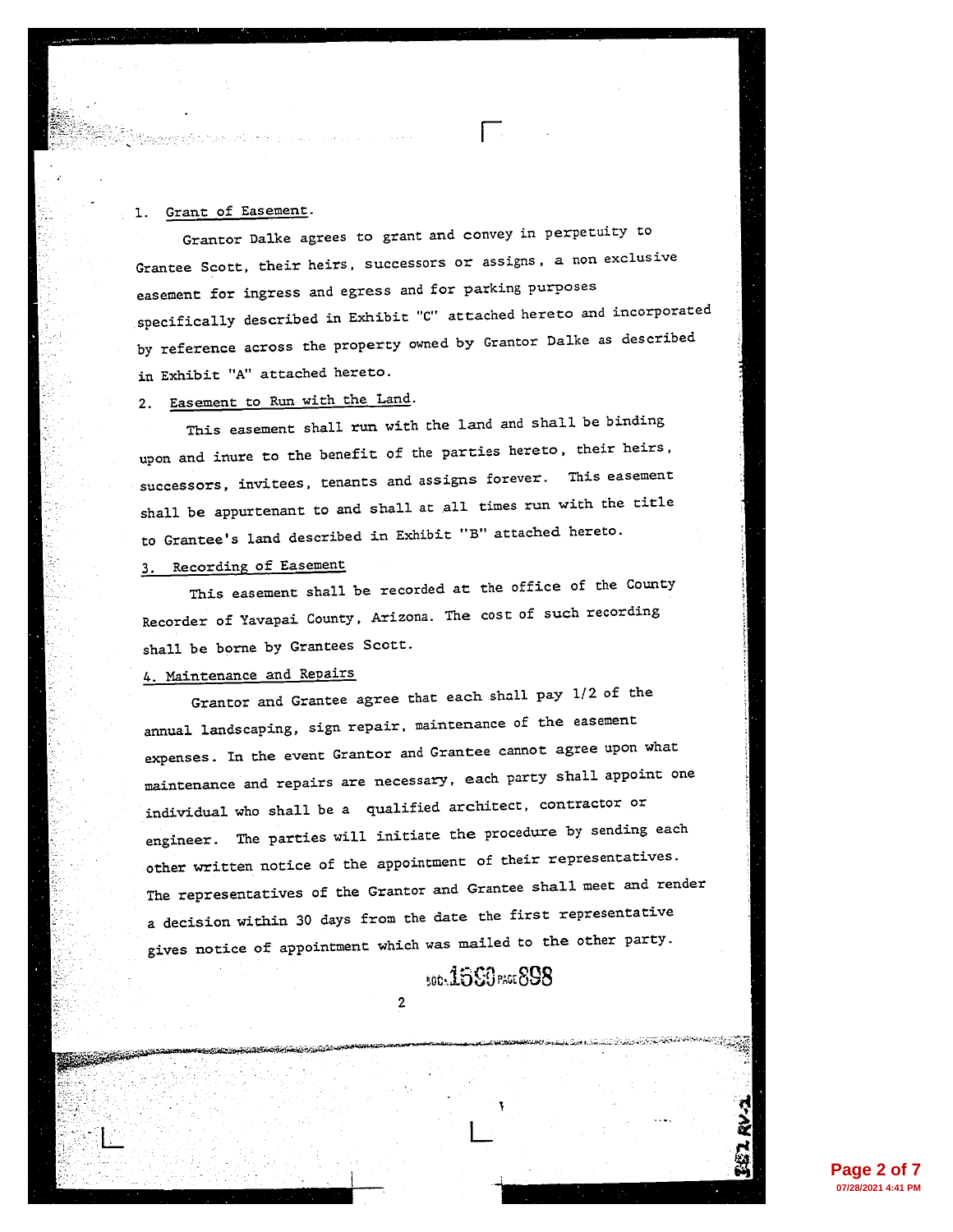If one party does not promptly appoint his representative, then the representative of the party who has appointed him shall proceed on his own and render a decision within 30 days of the date the notice of his appointment was sent to the other party. In the event that the two representatives meet and they are unable to agree upon what maintenance and repairs need to be done on the easement, then the two representatives shall appoint a third representative who will render a decision on the expenses and repairs in writing 30 days after his appointment. This appointment shall be binding upon the parties and the parties agree that the decision may be enforced by a court of competent jurisdiction by the rendering of a judgment for the expenses against the party who refuses to pay his share of said expenses. Each party shall pay the fees, if any, of the representative he appoints and if a third representative need be appointed, each party agrees to pay 1/2 of his fees.

# 5. Time is of the Essence.

Time is of the essence of this agreement herein contained. IN WITNESS WHEREOF, this easement has been executed in three counterparts, each to be considered an original as of the day and year first above written.

> Leo D. Scott and Lorraine A. Scott, Trustees of the Revocable Trust dated June 14, 1984

> > محلا والمتحافظ فسنتما فالمتواطئ والمتواطئ

aine A

**BOD: 1690 PAGE 899**  $\overline{\mathbf{3}}$ 

<u>તમાન તેમ જ ગામના પાકના પાકના મુખ્યત્વે અને તેમ જ ગામના પાકની પણ જ પશુપાલન જણાવ્યું કે પણ જણાવ્યું કે પણ જણાવ્ય</u>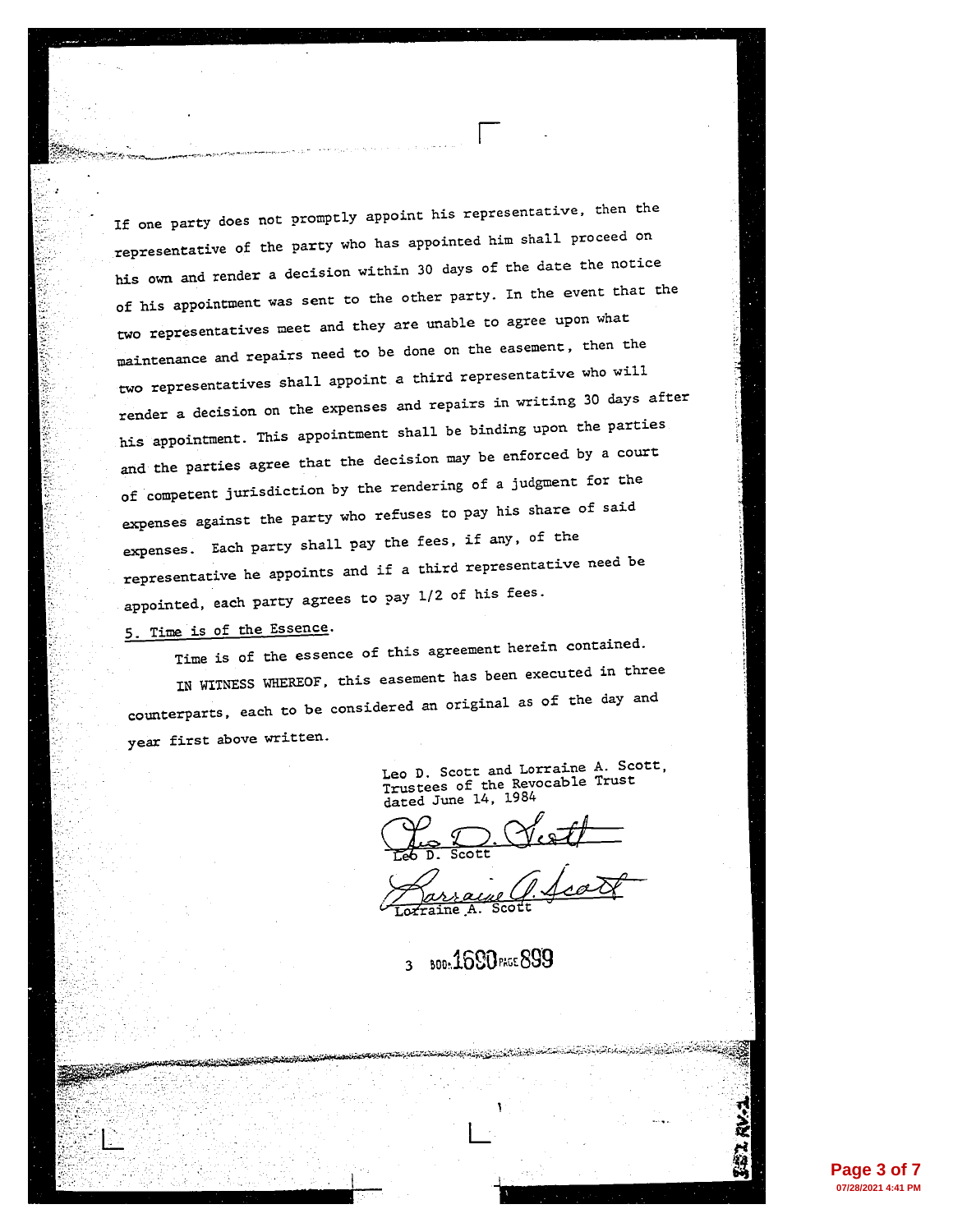The Dalke Partnership

Variate Dalle

The Collection

State of Arizona County of Yavapai

The foregoing instrument was acknowledged before me this  $15\overline{5}$ day of  $\mu$   $\sim$   $\sim$   $\sim$  1984 by Leo D. Scott and Lorraine A. Scott as Trustees of the Revocable Trust dated June 14, 1984.

Notary Public

My Commission expires:

State of Arizona

County of Yavapai

The foregoing instrument was acknowledged before me this  $\frac{\mathfrak{D}7}{\mathfrak{D}2}$ day of *Nourmere*, 1984 by Vincent V. Dalke for The Dalke Partnership.

**Community of the Congss** 

Kathleen S. Pate STAL

S E A I

My Commission Expires July 28, 1985

My Commission expires:

State of ARIZONA

County of  $M$ AVAPAI

The foregoing instrument was acknowledged before me this  $\frac{\partial S}{\partial x}$ day of  $\sqrt{R_{c\ell m}}$  , 1984 by Dorothy Dalke for The Dalke Partnership.

4

Kathleen & Pite EAL

**BDD-1690 PAGE SON** 

My Commission expires: My Commission Expires July 28, 1086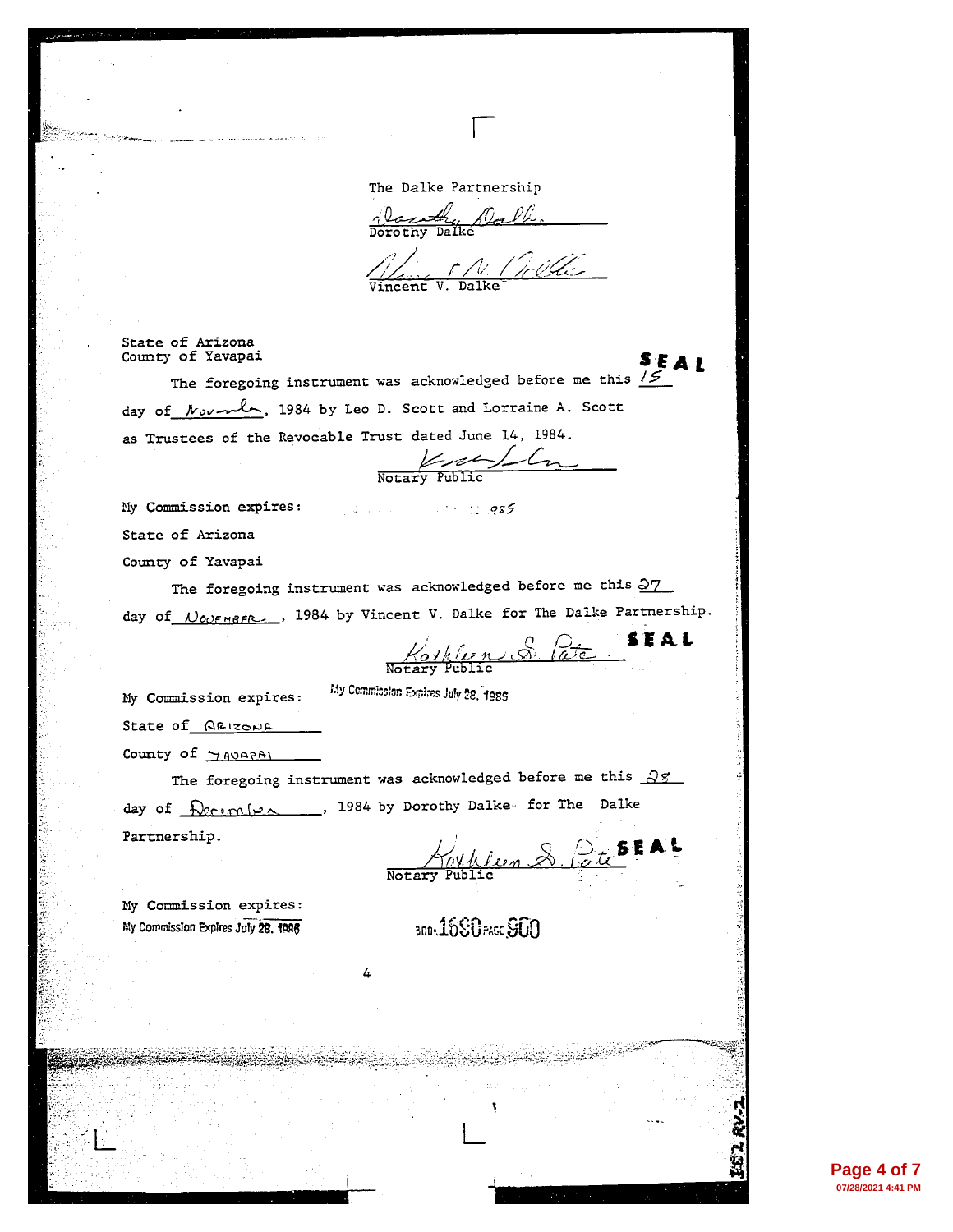Exhibit  $"A"$ 

Land of The Dalke Partnership

The following described property situated in the State<br>of Arizona, County of Yavapai:

The West Half of Lot Ten (10), the West Half of Lot Twelve (12),<br>and all of Lot Fourteen (14), Block "A", ORIGINAL TOWNSITE OF<br>THE CITY OF PRESCOTT, according to the plat of record in the office<br>of the Yavapai County Recor  $\ddot{\phantom{a}}$ 

Exhibit "A" to Dalke-Scott easement BOOK1690 PAGE 901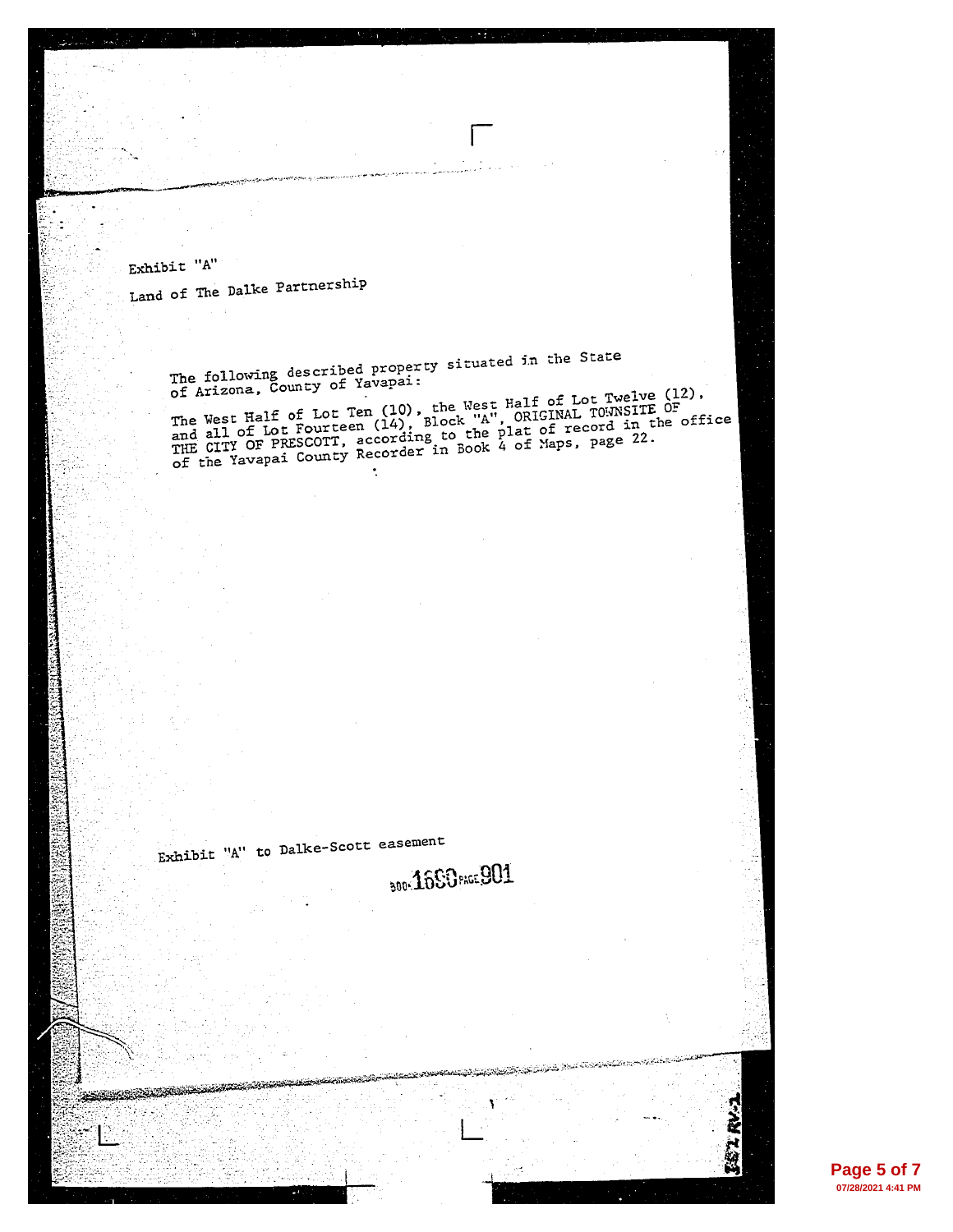# Exhibit "B"

Land of Leo D. Scott and Lorraine A. Scott, Trustees of the Revocable Trust dated June 14, 1984

The following described property situated in the State<br>of Arizona, County of Yavapai:<br>Lot 8, Block A, City of Prescott, according to the plat<br>of record in the office of the Yavapai County Recorder<br>in Book 4 of Maps, page 2

Exhibit"B" to Dalke-Scott easement

**BOO-1690 PAGE 902** 

**KV.1**